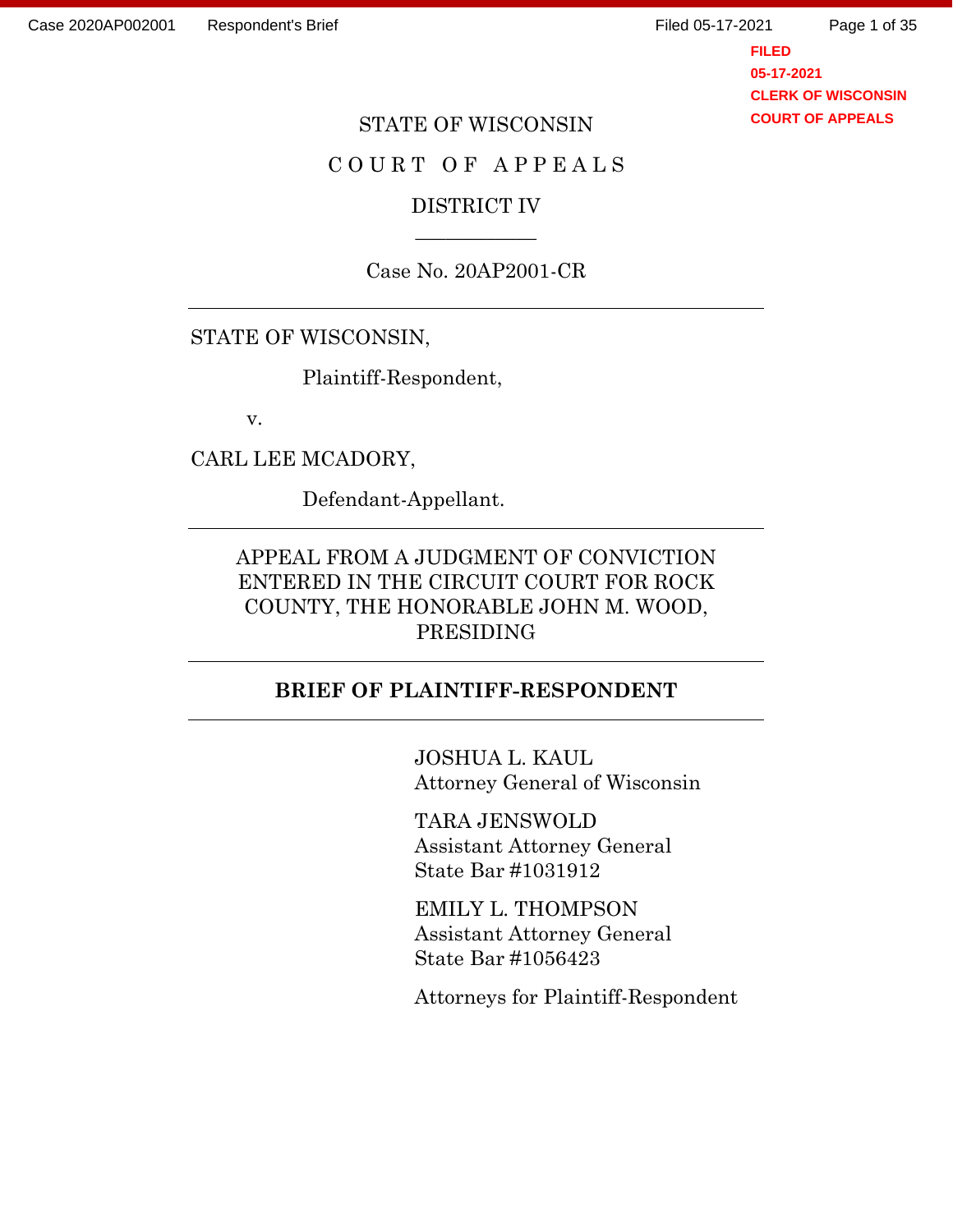Wisconsin Department of Justice Post Office Box 7857 Madison, Wisconsin 53707 -7857 (608) 266 -8908 (608) 266 -8941 (608) 294 -2907 (Fax) jenswoldtm@doj.state.wi.us thompsonel@doj.state.wi.us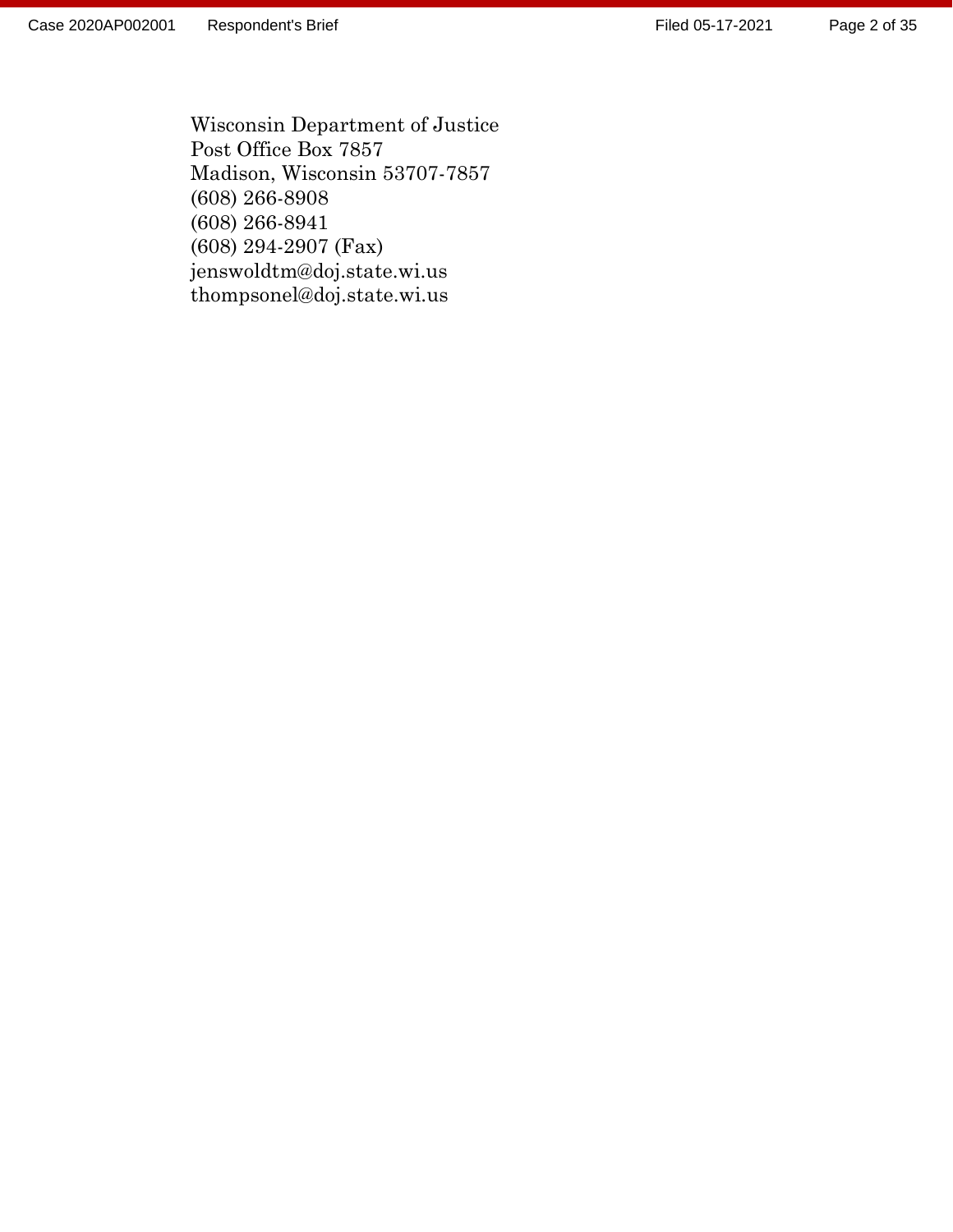# **TABLE OF CONTENTS**

|                |           |                                                                                                                                                        | Page |
|----------------|-----------|--------------------------------------------------------------------------------------------------------------------------------------------------------|------|
|                |           |                                                                                                                                                        |      |
|                |           | STATEMENT ON ORAL ARGUMENT AND                                                                                                                         |      |
|                |           |                                                                                                                                                        |      |
|                |           |                                                                                                                                                        |      |
|                |           |                                                                                                                                                        |      |
| $\mathbf{I}$ . |           | The State presented sufficient<br>evidence to sustain McAdory's<br>conviction for Operating a Motor<br>Vehicle while Under the Influence of            |      |
|                | A.        | Standard of review and legal<br>principles concerning<br>challenges to the sufficiency of                                                              |      |
|                | <b>B.</b> | The trial evidence was<br>sufficient to support<br>McAdory's conviction for<br>Operating While Under the<br>Influence of a Controlled                  |      |
| П.             |           | McAdory's due process rights were<br>not violated when the trial court<br>amended the pattern Criminal Jury                                            |      |
|                | А.        | Standard of review and legal                                                                                                                           |      |
|                | <b>B.</b> | Wis. JI-Criminal 2664,<br>as<br>read to the jury, was not<br>ambiguous and accurately<br>instructed the jury regarding<br>the definition of "under the |      |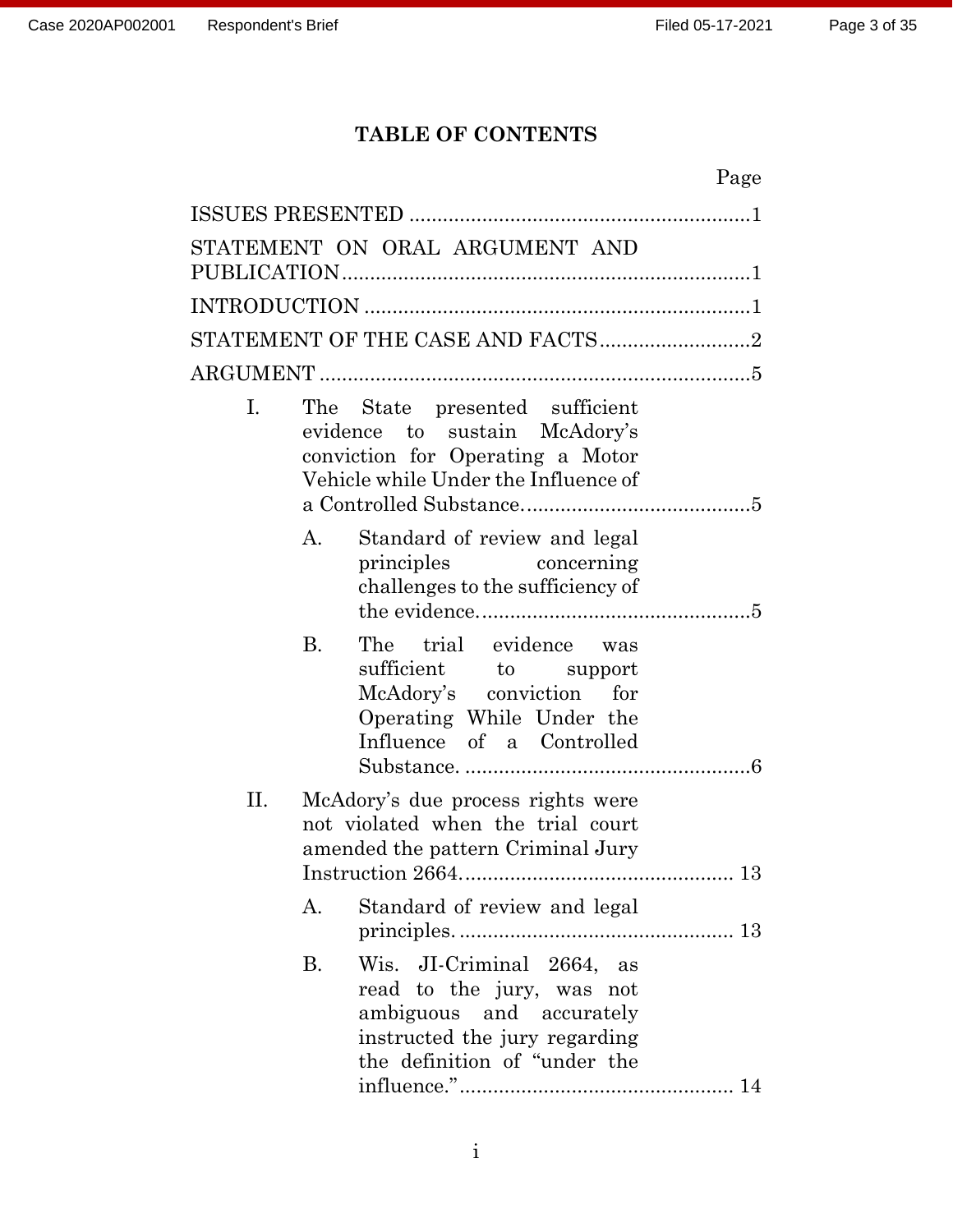# Page

|    | C.<br>There is no reasonable<br>likelihood that the jury<br>applied Wis. JI-Criminal 2664<br>in a way that relieved the<br>State of its burden of proving<br>every element of the crime |
|----|-----------------------------------------------------------------------------------------------------------------------------------------------------------------------------------------|
|    | D.<br>Even if the trial court<br>erroneously instructed the                                                                                                                             |
| Ш. | McAdory's conviction for Operating<br>Under the Influence of a Controlled<br>Substance should not be reversed in                                                                        |
|    | Standard of review and legal<br>А.                                                                                                                                                      |
|    | B.<br>The real controversy was fully<br>tried and McAdory is not                                                                                                                        |
|    |                                                                                                                                                                                         |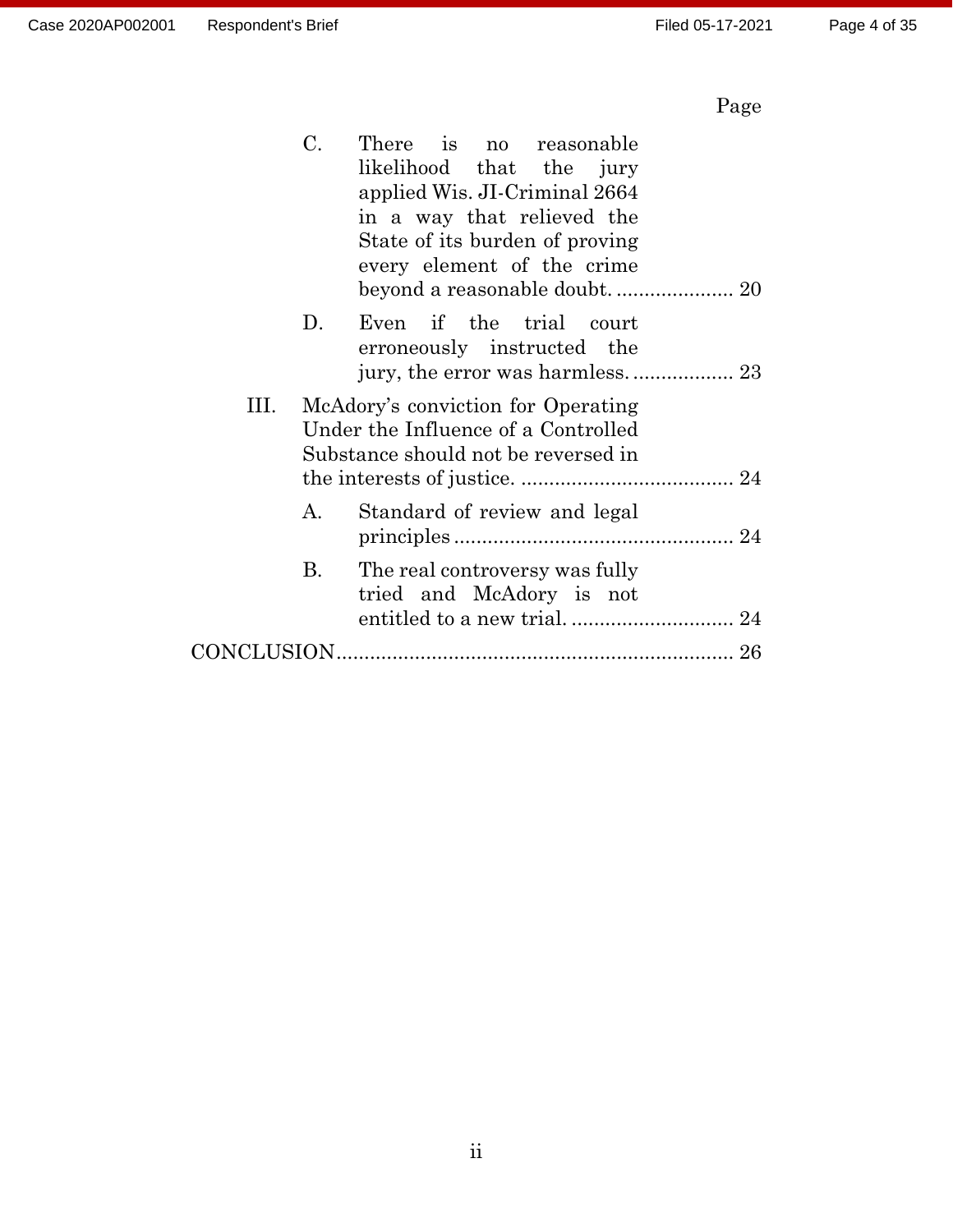Page

## **TABLE OF AUTHORITIES**

## **Cases**

| Nommensen v. American Cont'l Ins. Co.,<br>2001 WI 112, 246 Wis. 2d 132, 629 N.W.2d 301 14 |
|-------------------------------------------------------------------------------------------|
| State ex rel. Kanieski v. Gagnon,                                                         |
| State v. Allbaugh,                                                                        |
| State v. Badzinski,<br>2014 WI 6, 352 Wis. 2d 329, 843 N.W.2d 29 13, 20                   |
| State v. Bettinger,                                                                       |
| State v. Burris,<br>2011 WI 32, 333 Wis. 2d 87, 797 N.W.2d 430 13, 14, 20                 |
| <i>State v. Harvey,</i>                                                                   |
| State v. Hubbard,<br>2008 WI 92, 313 Wis. 2d 1, 752 N.W.2d 839 13, 17, 18                 |
| State v. Johannes,                                                                        |
| State v. Langlois,<br>2018 WI 73, 382 Wis. 2d 414, 913 N.W.2d 812 14, 21                  |
| State v. McKellips,<br>2016 WI 51, 369 Wis. 2d 437, 881 N.W.2d 258 24                     |
| State v. Miller,<br>231 Wis. 2d 447, 605 N.W.2d 567 (Ct. App. 1999) 13                    |
| State v. Morgan,<br>195 Wis. 2d 388, 536 N.W.2d 425 (Ct. App. 1995) 13                    |
| State v. Poellinger,                                                                      |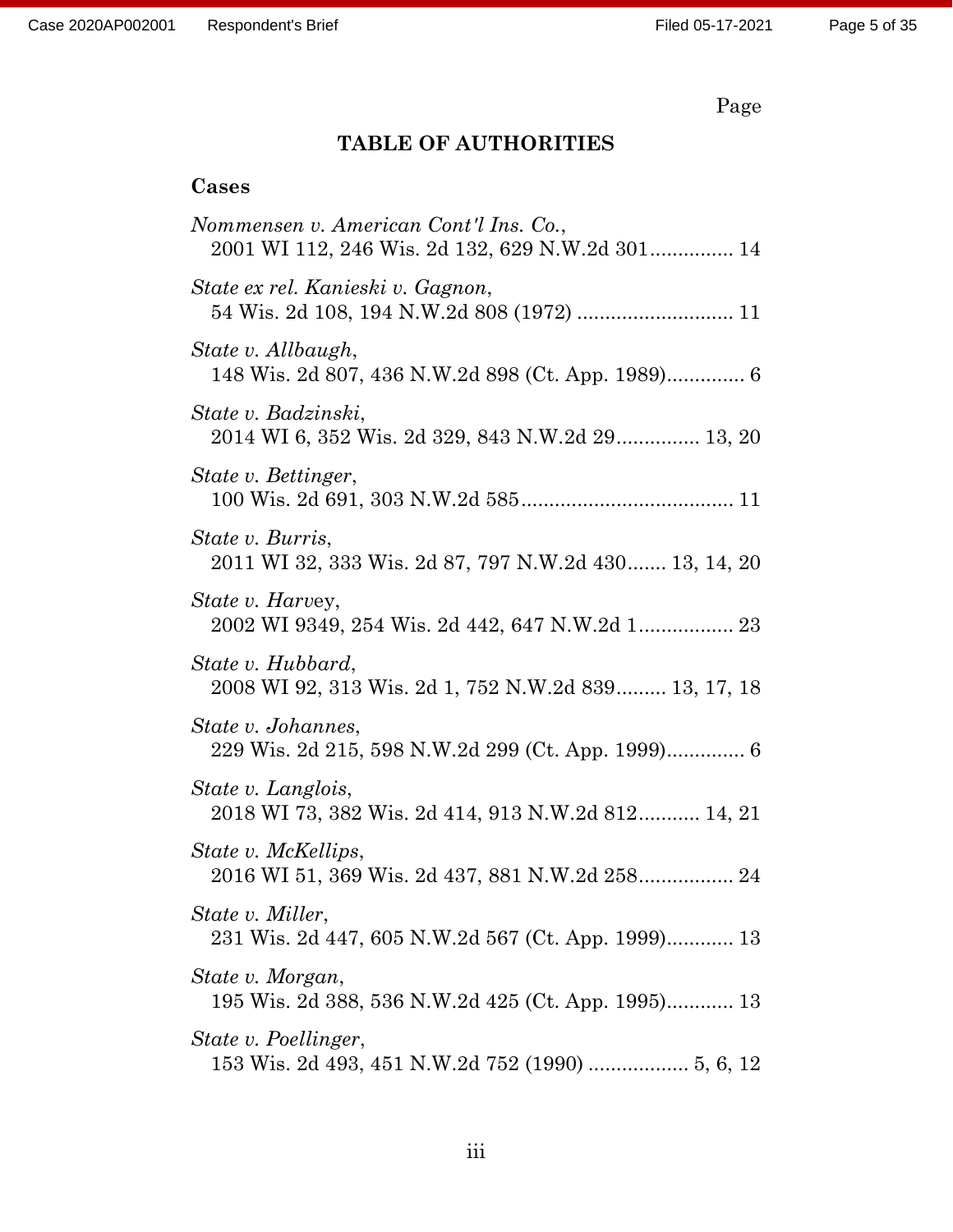| age |
|-----|
|-----|

| State v. Quiroz,<br>2009 WI App 120, 320 Wis. 2d 706, 772 N.W.2d 710 11    |
|----------------------------------------------------------------------------|
| State v. Sarnowski,<br>2005 WI App 48, 280 Wis. 2d 243, 694 N.W.2d 498 6   |
| State v. Smith,                                                            |
| State v. Steffes,<br>2013 WI 53 22, 347 Wis. 2d 683, 832 N.W.2d 101 13, 17 |
| State v. Sugden,<br>2010 WI App 166, 330 Wis. 2d 628, 795 N.W.2d 456 24    |
| State v. Tomlinson,<br>2002 WI 91, 254 Wis. 2d 502, 648 N.W.2d 367 13      |
| State v. Waalen,<br>130 Wis. 2d 18, 386 N.W.2d 47 (1986)  17, 18           |
| State v. Watkins,<br>2002 WI 101, 255 Wis. 2d 265, 647 N.W.2d 244 6, 12    |
| State v. Williams,<br>2015 WI 75, 364 Wis. 2d 126, 867 N.W.2d 736 13       |
| Vollmer v. Luety,                                                          |

## **Statutes**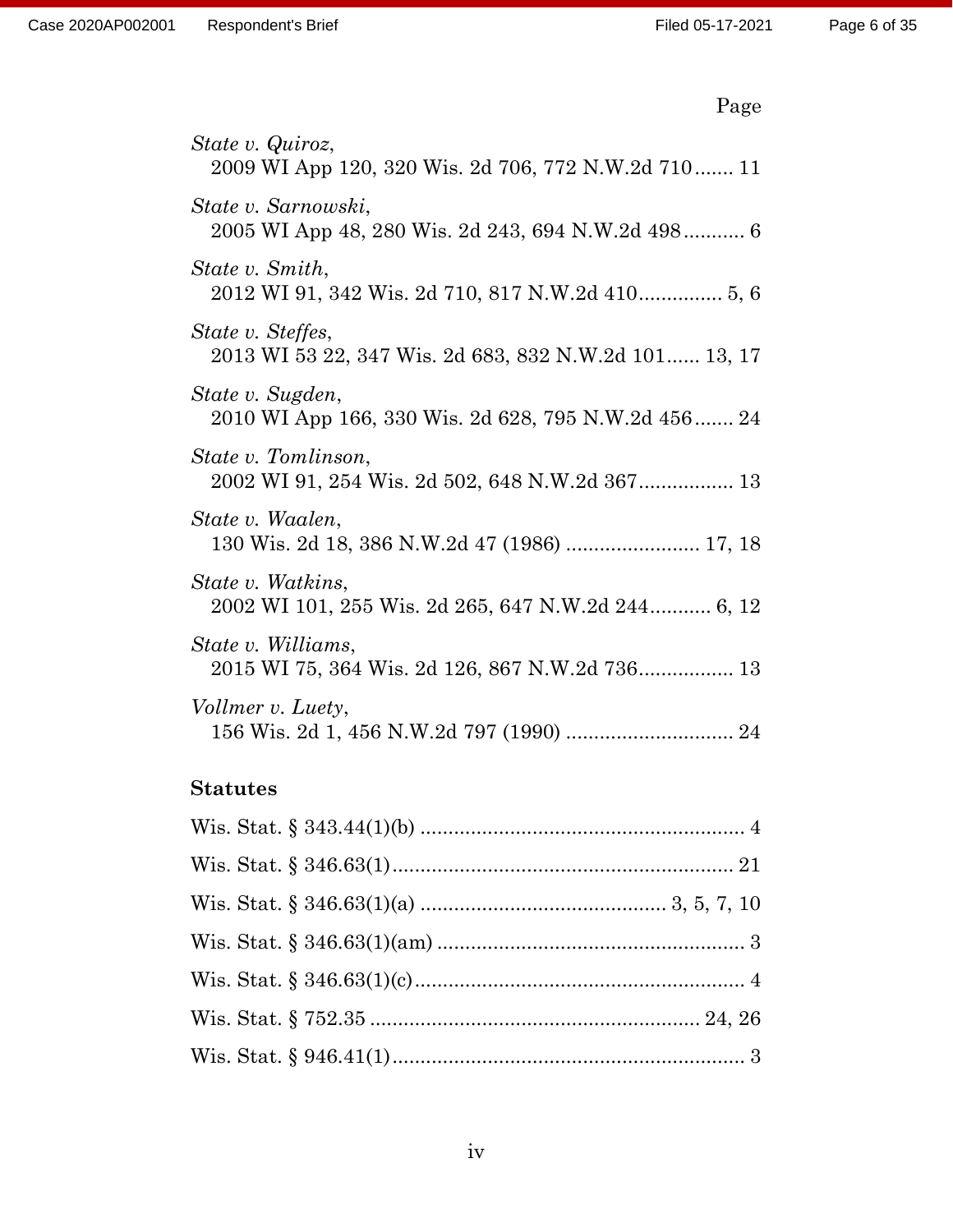Page

# **Other Authorities**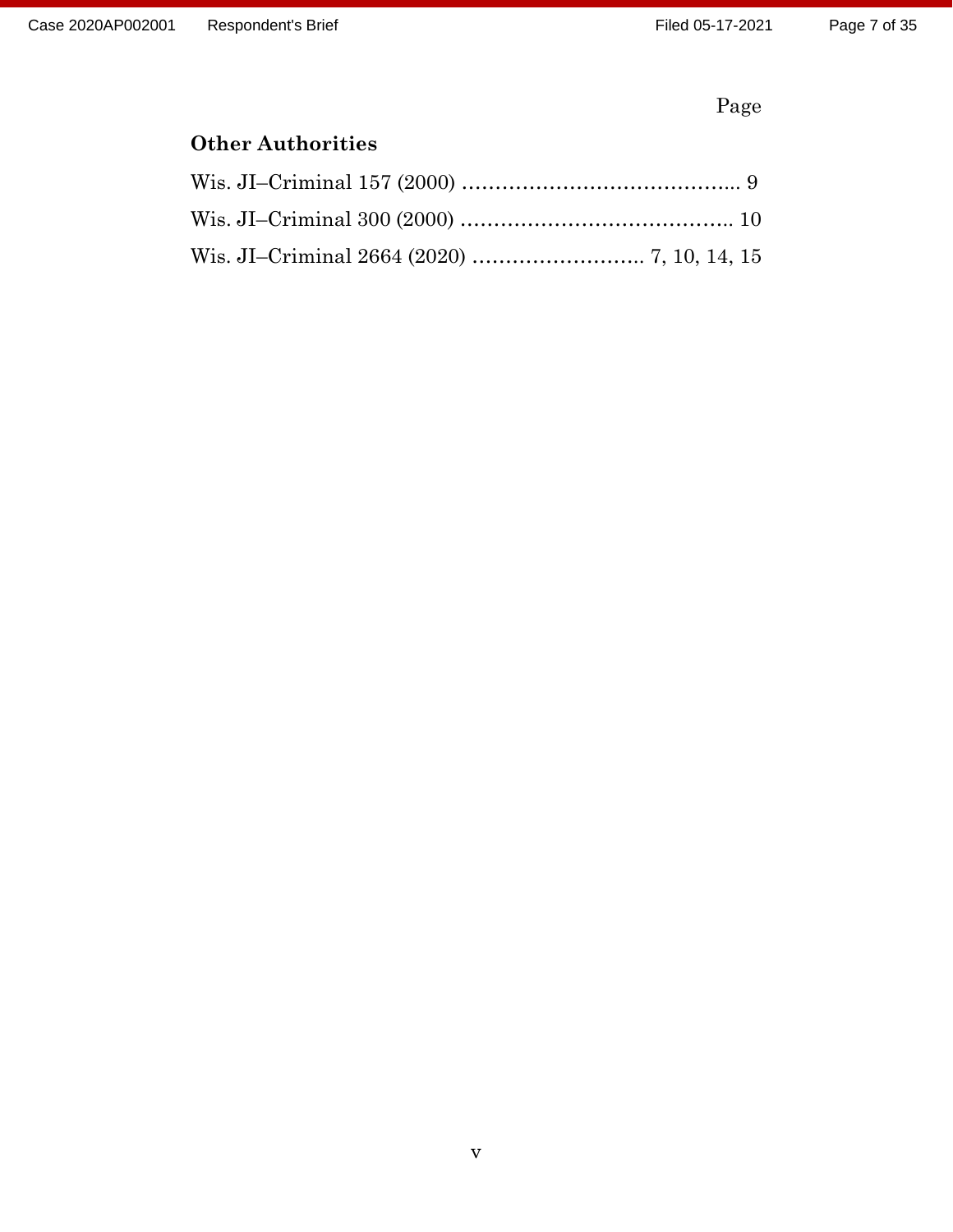#### **ISSUES PRESENTED**

The State reframes the issues as follows:

1. Whether the State presented sufficient evidence to sustain Defendant-Appellant Carl Lee McAdory's conviction for Operating a Motor Vehicle while Under the Influence of a Controlled Substance?

The trial court answered yes.

This Court should answer, "Yes."

2. Whether McAdory's due process rights were violated when the trial court chose to amend the pattern Criminal Jury Instruction 2664?

This Court should answer, "No."

3. Whether this Court should grant McAdory a new trial in the interests of justice?

This Court should answer, "No."

### **STATEMENT ON ORAL ARGUMENT AND PUBLICATION**

The State requests neither oral argument nor publication, as the arguments are fully developed in the parties' briefs, and the issue presented involves the application of well-established principles to the facts presented.

### **INTRODUCTION**

McAdory was convicted of Operating a Motor Vehicle while Intoxicated as a 7th, 8th, or 9th Offense; Operating a Motor Vehicle with a Detectable Amount of a Restricted Controlled Substance in the Blood as a 7th, 8th, or 9th Offense; Obstructing an Officer; and Operate a Motor Vehicle while Revoked. On appeal, he challenges the sufficiency of the evidence at trial as to the Operating a Motor Vehicle while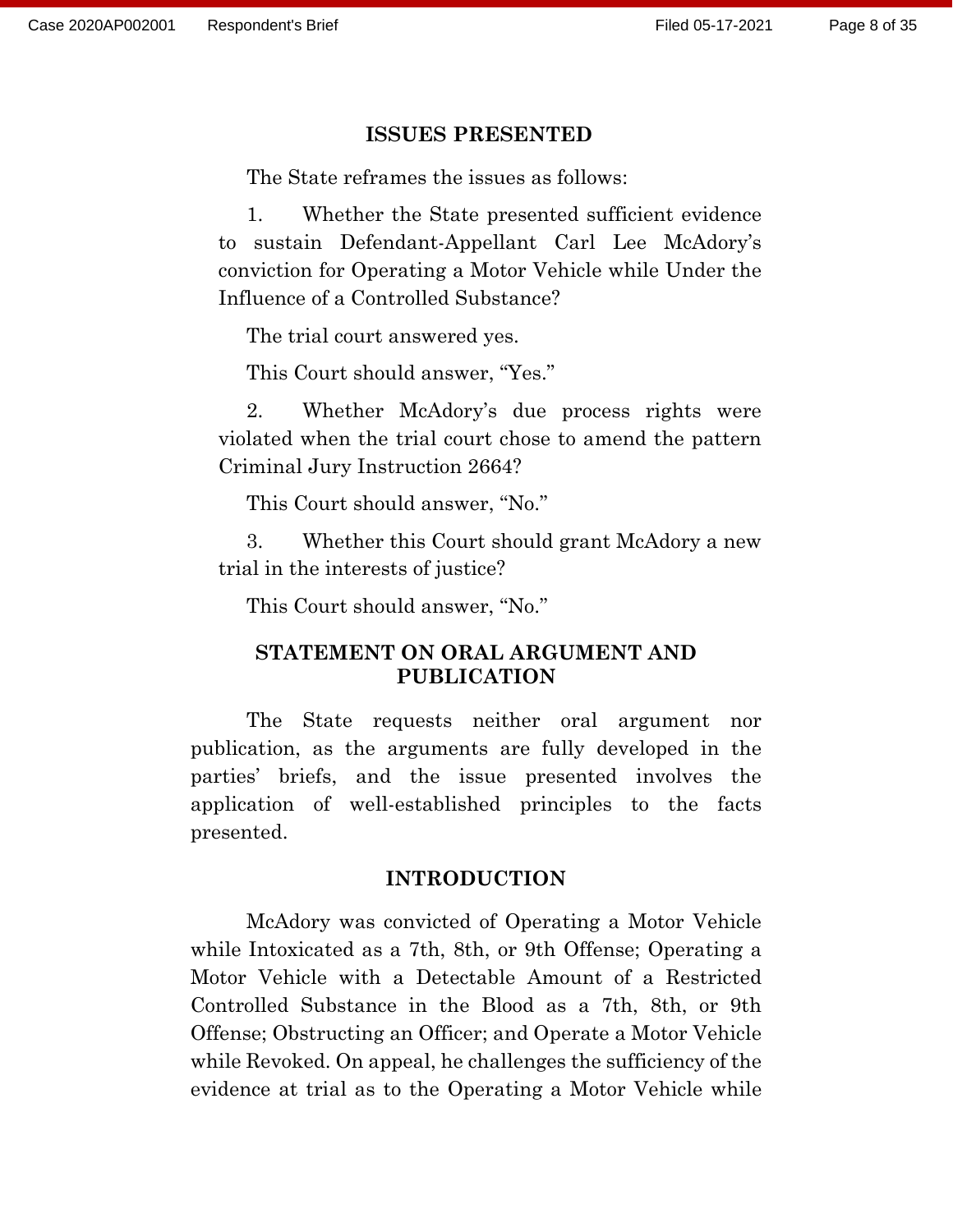Intoxicated charge. He also claims that the jury was not properly instructed because the trial court amended the jury instruction as to that charge, and that therefore the charge was not fully tried. This Court should affirm McAdory's conviction because, under controlling precedent, the jury heard ample evidence showing that McAdory was impaired, and although the jury heard a shortened version of the jury instruction, that did not prevent the jury from making a complete and reasoned decision regarding the Operating a Motor Vehicle while Intoxicated charge.

#### **STATEMENT OF THE CASE AND FACTS**

On January 5, 2016, at approximately 2:26 am, Officer Jason Bier of the Janesville Police Department observed a vehicle being operated with a non-functioning driver's side headlight. (R. 129:107.) Officer Bier turned on his emergency lights and attempted to stop the vehicle. (R. 129:108.) The vehicle continued to drive without stopping, and took a right turn. (R. 1:2; 129:108.) Officer Bier activated his siren, and the vehicle eventually pulled over. (R. 1:2; 129:109.)

Upon making contact with the driver and sole occupant of the vehicle, Officer Bier noticed that the driver was "acting nervous," that his speech was slightly slurred, and that he was emitting an odor of intoxicants. (R. 129:110.) Officer Bier asked the driver where he lived, but he would not give an address; instead, he "kept pointing and acted nervous." (R. 129:110.) Officer Bier asked the driver if he had been drinking, and the driver admitted he had consumed "one beer" approximately 30 minutes earlier. (R. 129:110–11.)

Officer Bier asked the driver for his identification; the driver said he had none, but verbally identified himself as "Gary McAdory," with a date of birth of November 24, 1966. (R. 1:2; 80; 129:111.) Officer Bier returned to his squad car to confirm the identification, and during that time the driver, without being instructed to do so, got out of his vehicle and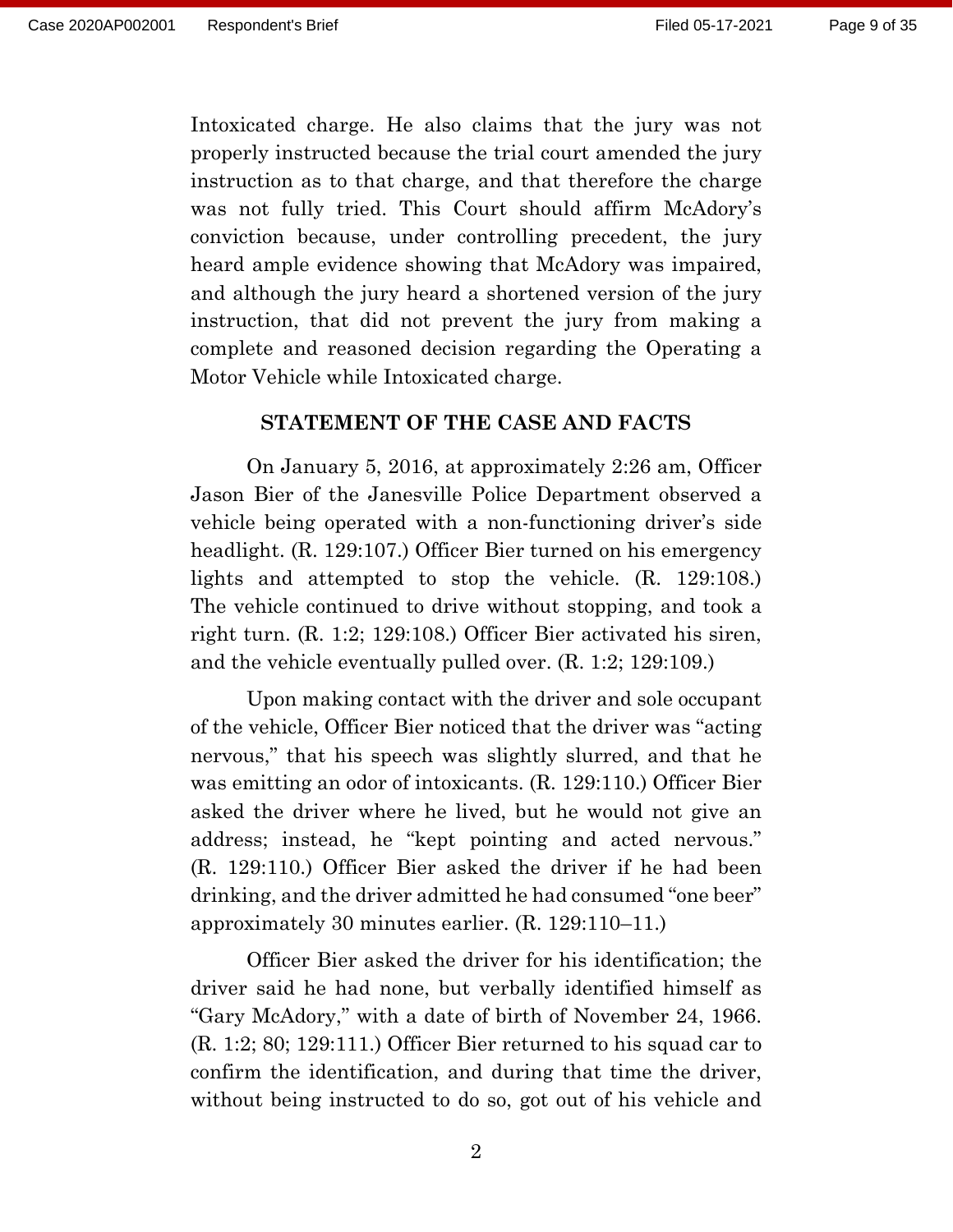began walking back toward the squad car. (R. 1:2; 80; 129:112.) Officer Bier instructed the driver to return to his vehicle, and the driver complied. Shortly thereafter, despite being told to remain in his vehicle, the driver got out of his vehicle again and fled the traffic stop on foot. (R. 1:2; 80; 107:6–7; 129:112.)

Officer Bier and a backup officer, Officer Welte, pursued the fleeing driver on foot. (R. 1:2; 80.) Ultimately, they caught the driver and took him into custody. (R. 1:2; 80.) After he was apprehended, the driver admitted his name was not actually Gary, but Carl McAdory. (R. 80.) The officers transported the driver to the hospital because he had injured his hand in a fall while fleeing. (R. 1:2; 80; 129:115.) Officer Welte located an identification card on the defendant, which positively identified him as the defendant, Carl Lee McAdory. (R. 1:3; 129:115.)

While at the hospital, Officer Bier placed McAdory under arrest for OWI. (R. 129:117.) He read the Informing the Accused Form to McAdory, who consented to a blood draw. (R. 129:116, 118.) Hospital staff drew McAdory's blood. (R. 129:118.) The blood was sent to the Wisconsin State Crime Laboratory for testing. (R. 129:120.) The blood test showed results that were negative for ethanol (R. 86), but positive for the following: 130 ug/L of Cocaine, 19 ug/L of Cocaethylene, 280 ug/L of Ecgonine Methyl Ester, 2,300 ug/L of Benzoylecgonine, 3.0 ug/L of Delta-9-tetrahydrocannabinol, 2.0 ug/L of 11-Hydroxy-THC, and 16 ug/L of Carboxy-THC. (R. 84.)

McAdory was charged with one count of Operating a Motor Vehicle while Intoxicated as a 7th, 8th, or 9th Offense, contrary to Wis. Stat. § 346.63(1)(a); one count of Operating a Motor Vehicle with a Detectable Amount of a Restricted Controlled Substance in the Blood as a 7th, 8th, or 9th Offense, contrary to Wis. Stat. § 346.63(1)(am); one count of Obstructing an Officer, contrary to Wis. Stat. § 946.41(1); and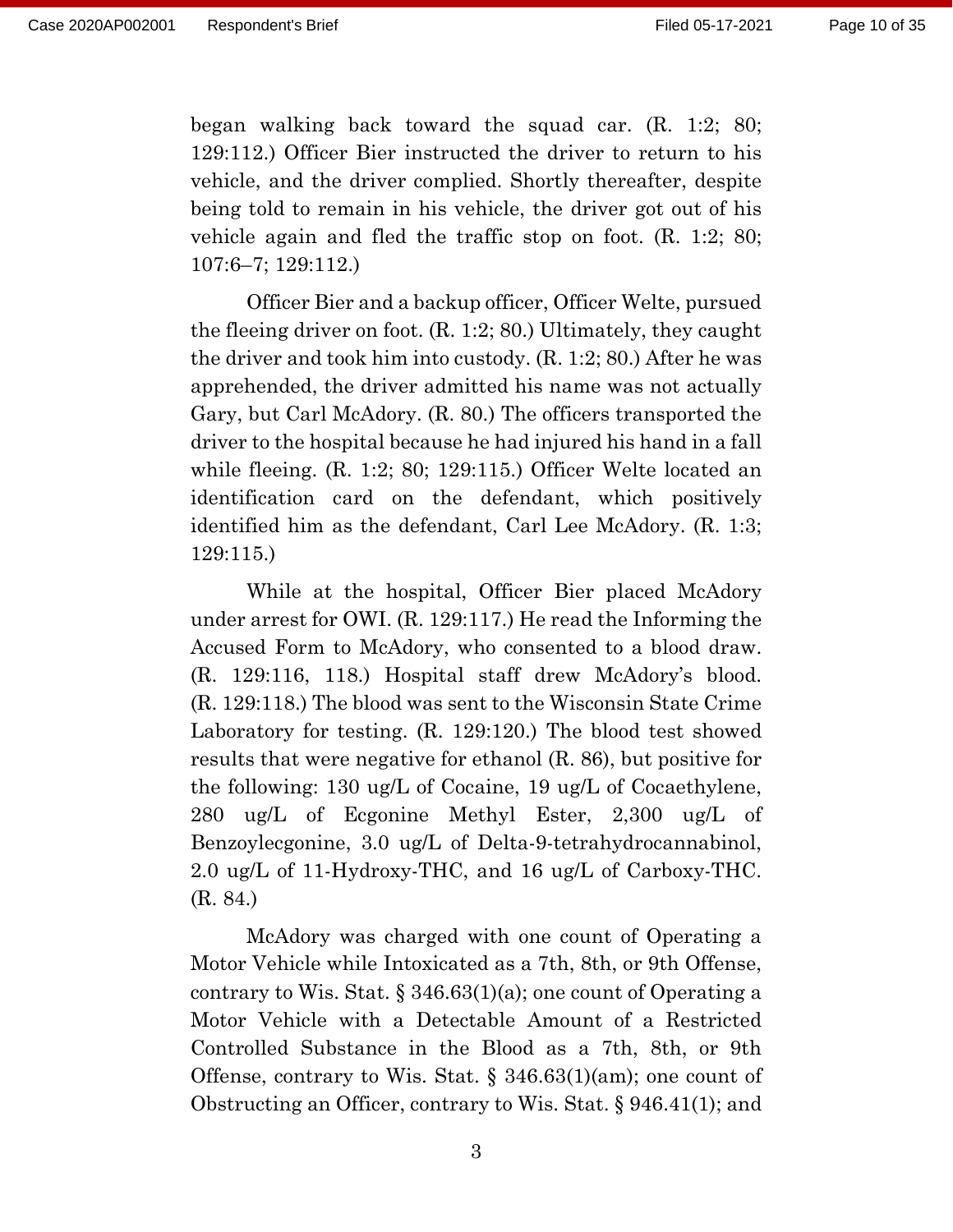one count of Operating a Motor Vehicle while Revoked, contrary to Wis. Stat. § 343.44(1)(b). (R. 28:1–2.)

A jury trial was held on August 19, 2019. (R. 129:1.) During the jury instructions conference, the trial court  $-$  on the State's motion – removed a paragraph from the pattern Criminal Jury Instruction 2664, for the charge of Operating a Motor Vehicle while Intoxicated (Controlled Substance). (R. 129:173.) The language that was removed pertained to the definition of "under the influence," and the trial court explained its decision by saying, "I think that's much more consistent with the state of the law." (R. 129:173.) That instruction, with the modification, was read to the jury at the end of the trial. (R. 129:178.) Criminal Jury Instruction 2664B, Operating a Motor Vehicle with a Detectable Amount of a Restricted Controlled Substance in the Blood, was read to the jury without modification. (R. 129:178–80.)

During deliberation, the jury submitted the following question: "Can we please have a definition of operating while intoxicated or is it the same as operating under the influence of a controlled substance"? (R. 129:206.) The trial court responded, "Please rely upon the jury instructions provided, namely 2664 and 2664B." (R. 129:207.)

The trial court entered judgment on the count of Operate a Motor Vehicle while Revoked. (R. 129:161.) The jury found McAdory guilty of the other three charges. (R. 79:1–3.)

At the sentencing hearing, on October 25, 2019, the State moved to dismiss the charge of Operating a Motor Vehicle with a Detectable Amount of a Restricted Controlled Substance in the Blood, saying that it was "duplicative." (R. 130:4; *see also* Wis. Stat. § 346.63(1)(c) ("If the person is found guilty of any combination of  $\lbrack \S \S \rbrack$  346.63 $\lbrack (1)(a), \lbrack (1)](am)$ , and [(1)](b) for acts arising out of the same incident or occurrence, there shall be a single conviction for purposes of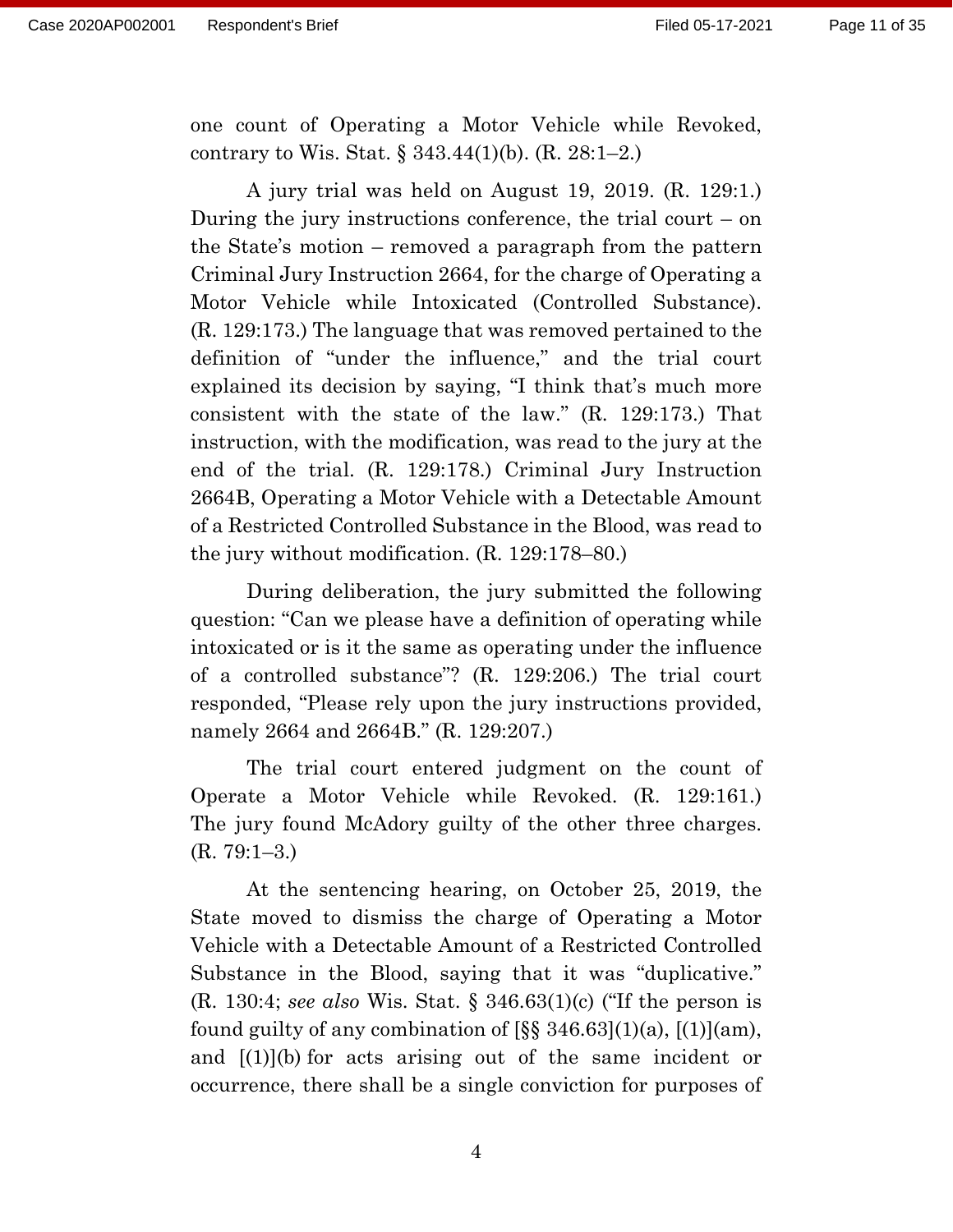sentencing and for purposes of counting convictions. . . ."). McAdory was then sentenced on the remaining charges. (R. 130:35–39.)

McAdory now appeals to this Court, claiming that there was insufficient evidence at trial to convict him of a violation of Wis. Stat. § 346.63(1)(a), and that the jury was improperly instructed on that charge.

### **ARGUMENT**

**I. The State presented sufficient evidence to sustain McAdory's conviction for Operating a Motor Vehicle while Under the Influence of a Controlled Substance.**

McAdory maintains that the State presented insufficient evidence to support his conviction. As explained below, the jury's verdicts were supported by ample evidence to show that McAdory operated a motor vehicle while under the influence of a controlled substance.

Accordingly, this Court should affirm.

### **A. Standard of review and legal principles concerning challenges to the sufficiency of the evidence.**

The sufficiency of trial evidence to support guilt presents a question of law, reviewed by this Court de novo. *State v. Smith*, 2012 WI 91, ¶ 24, 342 Wis. 2d 710, 817 N.W.2d 410.

However, this Court may not reverse McAdory's convictions "unless the evidence, viewed most favorably to the state and the conviction, is so lacking in probative value and force that no trier of fact, acting reasonably, could have found guilt beyond a reasonable doubt." *State v. Poellinger*, 153 Wis. 2d 493, 507, 451 N.W.2d 752 (1990).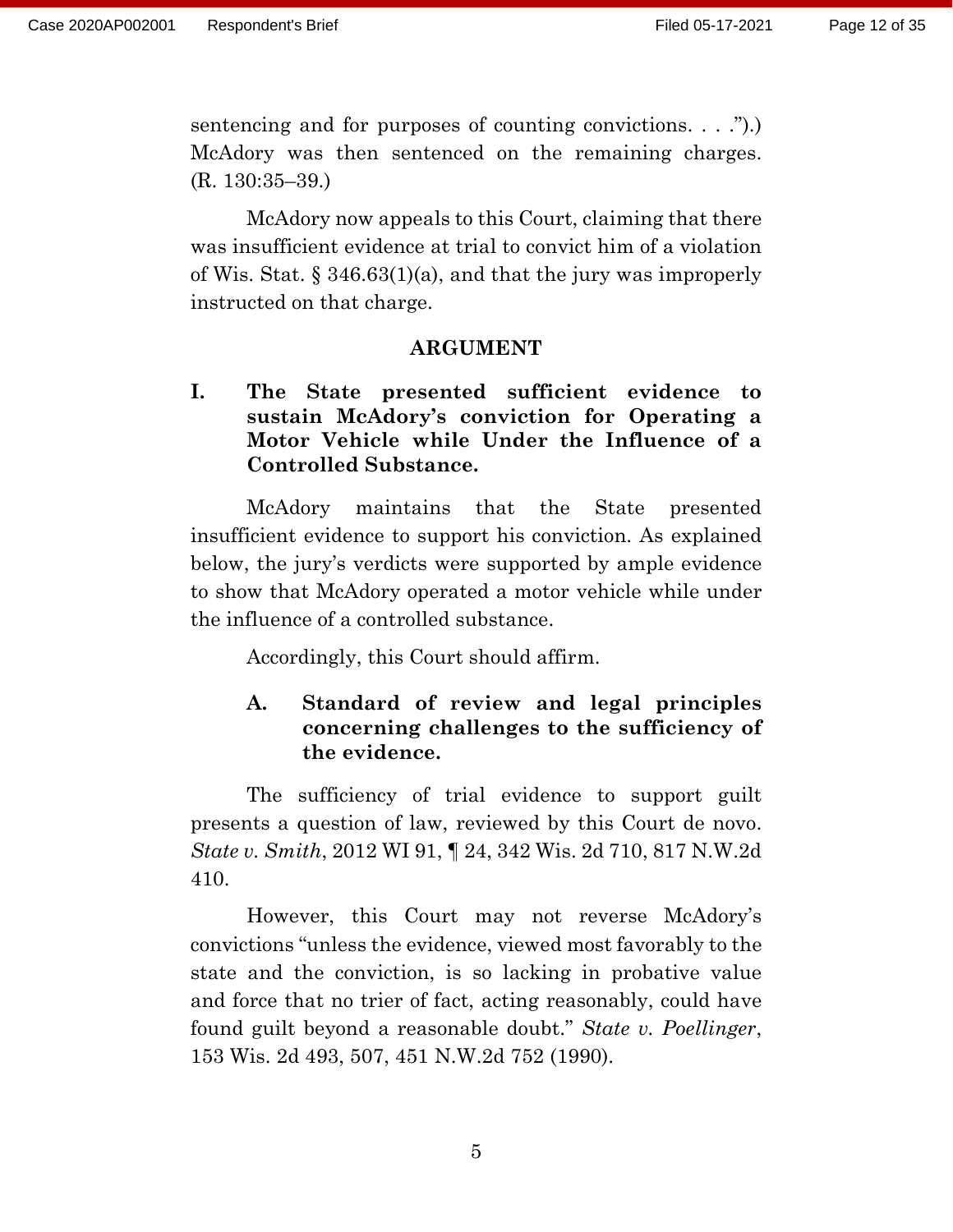"If any possibility exists that the trier of fact could have drawn the appropriate inferences from the evidence adduced at trial to find the requisite guilt, an appellate court may not overturn a verdict even if it believes that the trier of fact should not have found guilt based on the evidence before it." *Poellinger*, 153 Wis. 2d at 507; *see also State v. Watkins*, 2002 WI 101, **[68, 255 Wis. 2d 265, 647 N.W.2d 244 (reversal is** warranted only if the trier of fact "could not possibly have drawn the appropriate inferences" to find guilt).

This is a difficult showing to make because, in its role as factfinder, the jury determines witness credibility, resolves conflicts in testimony, weighs the evidence, and draws reasonable inferences from it. *State v. Allbaugh*, 148 Wis. 2d 807, 809, 436 N.W.2d 898 (Ct. App. 1989); *State v. Johannes*, 229 Wis. 2d 215, 222, 598 N.W.2d 299 (Ct. App. 1999).

If the evidence supports more than one inference, this Court must follow the inference which supports the jury's finding of guilt. *Allbaugh*, 148 Wis. 2d at 809. "For purposes of appellate review 'the trier of fact is free to choose among conflicting inferences of the evidence and may, within the bounds of reason, reject that inference which is consistent with the innocence of the accused."' *Smith*, 342 Wis. 2d 710, ¶ 31, citing *Poellinger*, 153 Wis. 2d at 506. The jury may properly draw logical inferences from direct and circumstantial trial evidence, "connecting [the] dots into a coherent pattern" establishing guilt. *State v. Sarnowski*, 2005 WI App 48, ¶ 12, 280 Wis. 2d 243, 694 N.W.2d 498.

### **B. The trial evidence was sufficient to support McAdory's conviction for Operating While Under the Influence of a Controlled Substance.**

The evidence, viewed in the light most favorable to the State and the convictions, was sufficient to sustain the jury's guilty verdict.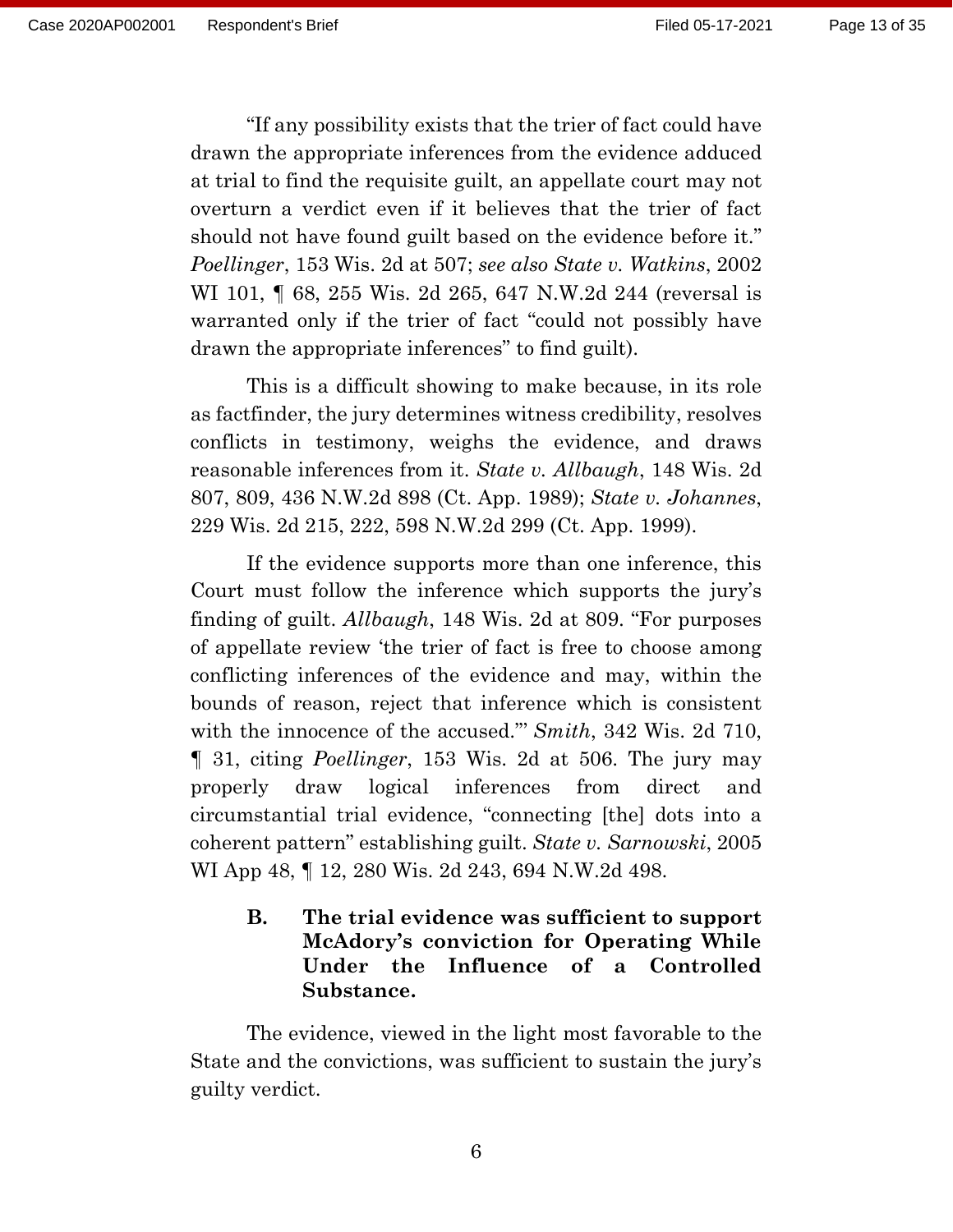The crime of Operating a Motor Vehicle While Under the Influence of a Controlled Substance requires proof of the following two elements: "(1) The defendant drove/operated a motor vehicle on a highway, and (2) The defendant was under the influence of (name of controlled substance) at the time the defendant drove/operated a motor vehicle." Wis. JI–Criminal 2664 (2020); Wis. Stat. § 346.63(1)(a).

McAdory argues the evidence at trial was insufficient because the State failed to present specific evidence related to the THC and cocaine found in his blood. (McAdory's Br. 22–25.) McAdory contends that he deserves a new trial because there was no evidence presented as to when he consumed the THC and cocaine found in his blood, and no testimony linking a certain amount of those substances to certain facts demonstrating impairment by McAdory, and because the State is not allowed to rely solely on a blood test to show impairment. (McAdory's Br. 22–25.) McAdory's claims fail.

The State did not rely solely on the blood test to prove that McAdory was impaired; it presented other evidence demonstrating that he was impaired. Further, the State was not required to present the specific evidence that McAdory contends it was.

McAdory claims that the only evidence the State presented to prove the Operating Under the Influence charge was the testimony of Officer Bier and "evidence that detectable amounts of controlled substances were found in McAdory's blood." (McAdory's Br. 23.) That is incorrect: the jury heard the testimony of Officer Bier (R. 129:107–20), the phlebotomist (R. 129:126–35), and the Lab analyst, Michael Larson (R. 129:135–52). The jury viewed the video of Officer Bier's contact with McAdory (R. 80), and also reviewed all the other exhibits that were introduced at trial (R. 80–86).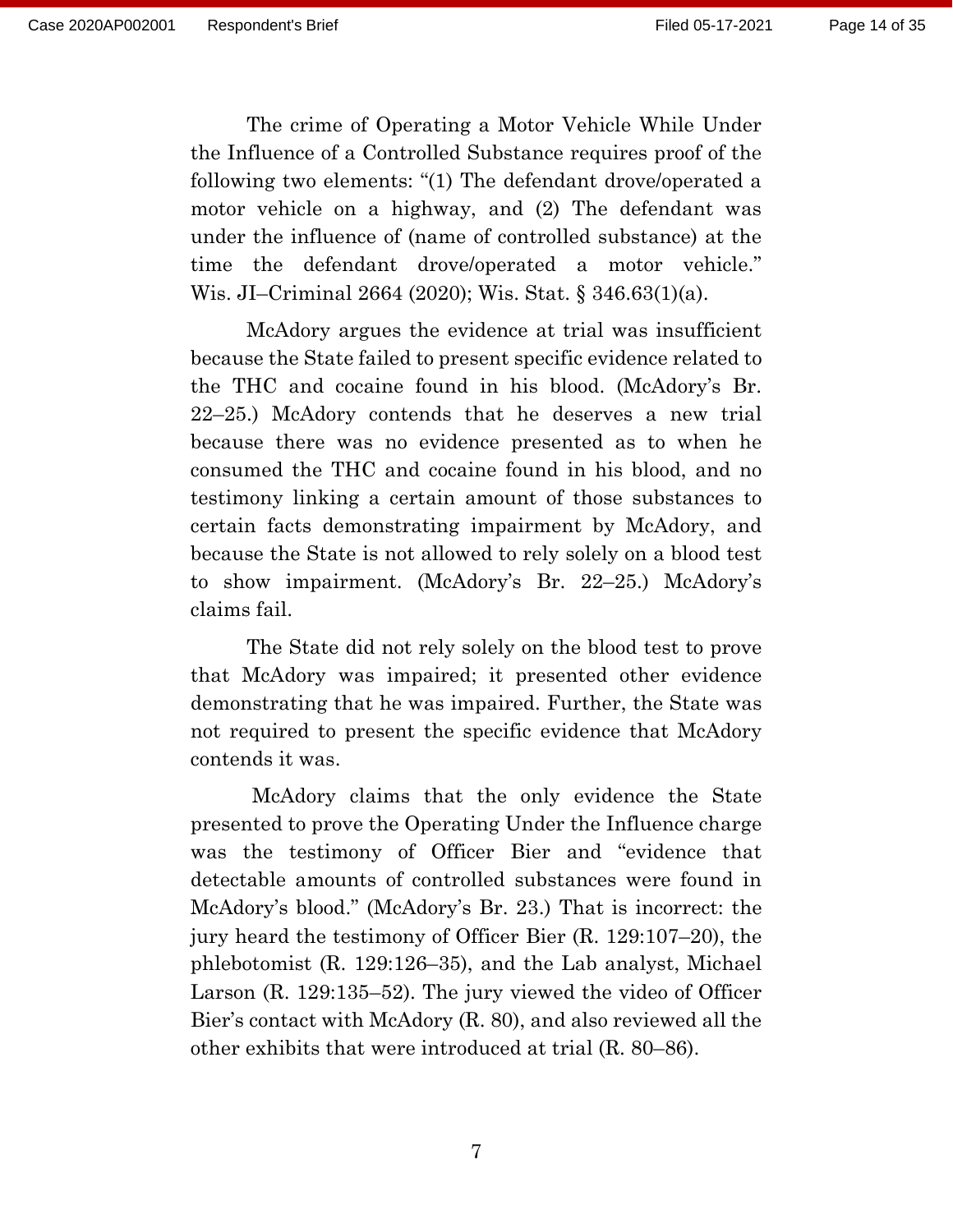Despite what McAdory now claims, all the following facts were put before the jury; these facts, viewed together, support a finding of guilty on the charge of Operating a Motor Vehicle Under the Influence of a Controlled Substance:

- McAdory's vehicle was stopped at 2:26 am. (R. 129:107.)
- McAdory did not immediately pull over, despite the fact that Officer Bier was directly behind him with his emergency lights activated. It wasn't until Officer Bier activated his siren that McAdory finally pulled over. (R. 1:2; 80; 129:107–109.)
- McAdory was alone and seated in the driver's seat of the vehicle. (R. 129:110.)
- McAdory was "acting nervous," in the officer's words. (R. 129:110.) This was confirmed by his actions on the video played for the jury. (R. 80.)
- McAdory either couldn't or wouldn't give a direct answer when Officer Bier asked for his address. (R. 80; 129:110.)
- McAdory's speech was slightly slurred. (R. 80; 129:110.)
- Officer Bier noticed the odor of intoxicants coming from McAdory's person. (R. 129:110.)
- Lab analyst Michael Larson testified that Cocaethylene was found in McAdory's blood, and that both alcohol and cocaine must be present in the blood in order for cocaethylene to be created, so clearly McAdory had been drinking. (R. 129:140–41.)
- McAdory admitted to drinking. (R. 129:110–11.) His statement that he had consumed "one beer" approximately 30 minutes prior was, however, discredited by the fact that McAdory had an open beer can in the vehicle with him at the time of the stop. (R. 129:115.)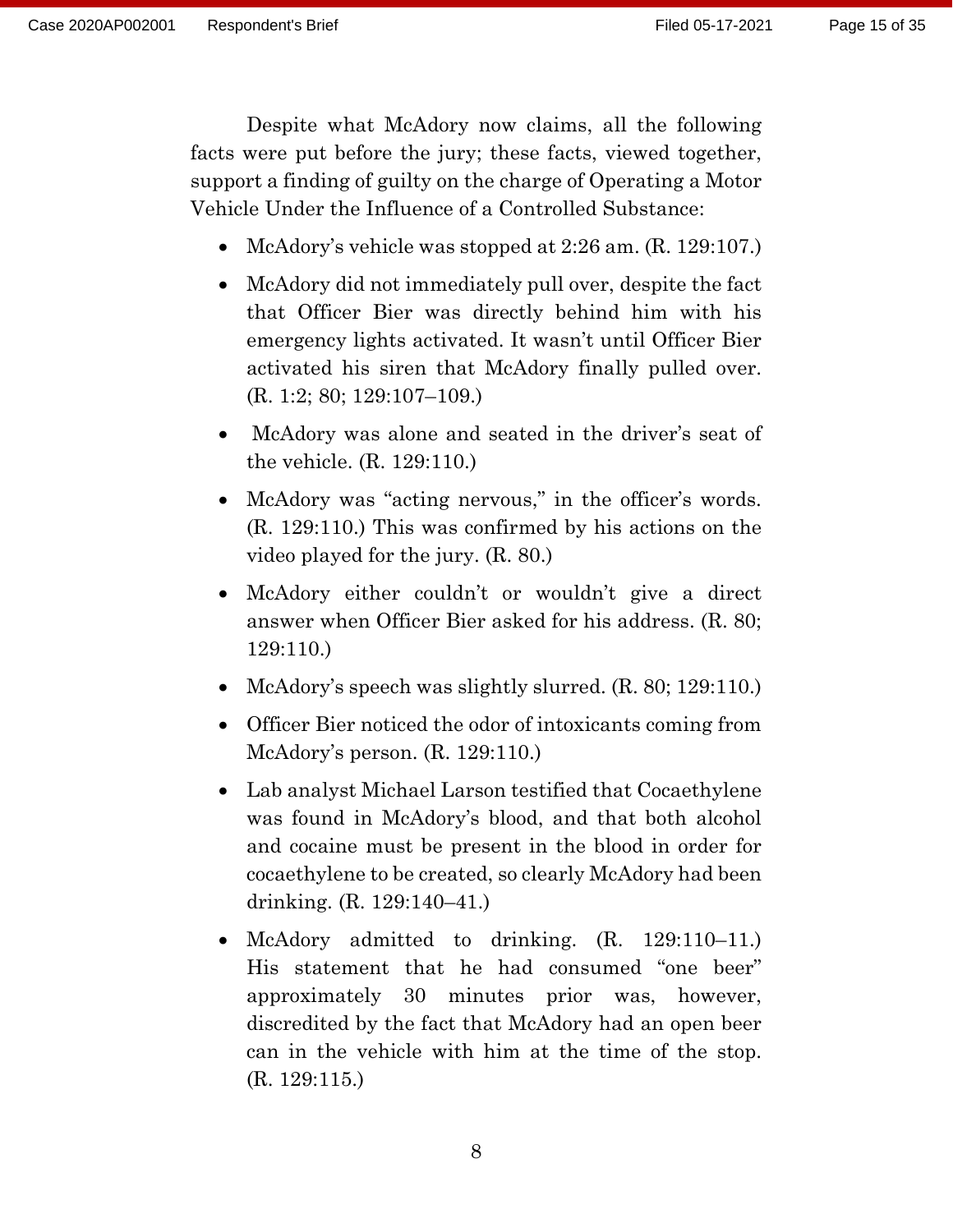- McAdory gave Officer Bier a false name and date of birth. (R. 1:2–3; 80; 129:111, 115.)
- McAdory got out of the car without being told to do so. (R. 1:2; 80; 129:112.)
- McAdory, after being instructed to return to his vehicle, did so, then got back out again a short time later and fled on foot. (R. 1:2; 80; 129:112; 107:6–7.)
- A sample of McAdory's blood test showed 130 ug/L of Cocaine, 19 ug/L of Cocaethylene, 280 ug/L of Ecgonine Methyl Ester, 2,300 ug/L of Benzoylecgonine, 3.0 ug/L of Delta-9-tetrahydrocannabinol, 2.0 ug/L of 11- Hydroxy-THC, and 16 ug/L of Carboxy-THC. (R. 84.)

McAdory apparently ignores the vast majority of the above facts and claims that the State relied solely on the test result to show impairment. (McAdory's Br. 22.) That is simply not the case. Perhaps during its closing argument the State relied upon the test result in large part to show impairment, but the statements of counsel are not evidence, and the jury was informed of that. (R. 129:189); Wis. JI–Criminal 157 (2000) (Remarks of Counsel). All the factors listed above were presented as evidence – in the form of testimony or video – to the jury. Viewed in the light most favorable to the State and conviction, the above factors combine to provide an ample basis upon which a reasonable jury could find beyond a reasonable doubt that McAdory was impaired by the substances he had consumed.

McAdory asserts that "There was no evidence as to what amount or concentration of either substance was detected in the blood." (McAdory's Br. 24.) However, this is incorrect, as the Lab report, which reflected the actual blood test result, was admitted into evidence at trial. (R. 84.) McAdory himself admits as much, although he appears to claim that in order for the jury to find him guilty, testimony linking the particular *amounts* of controlled substances to his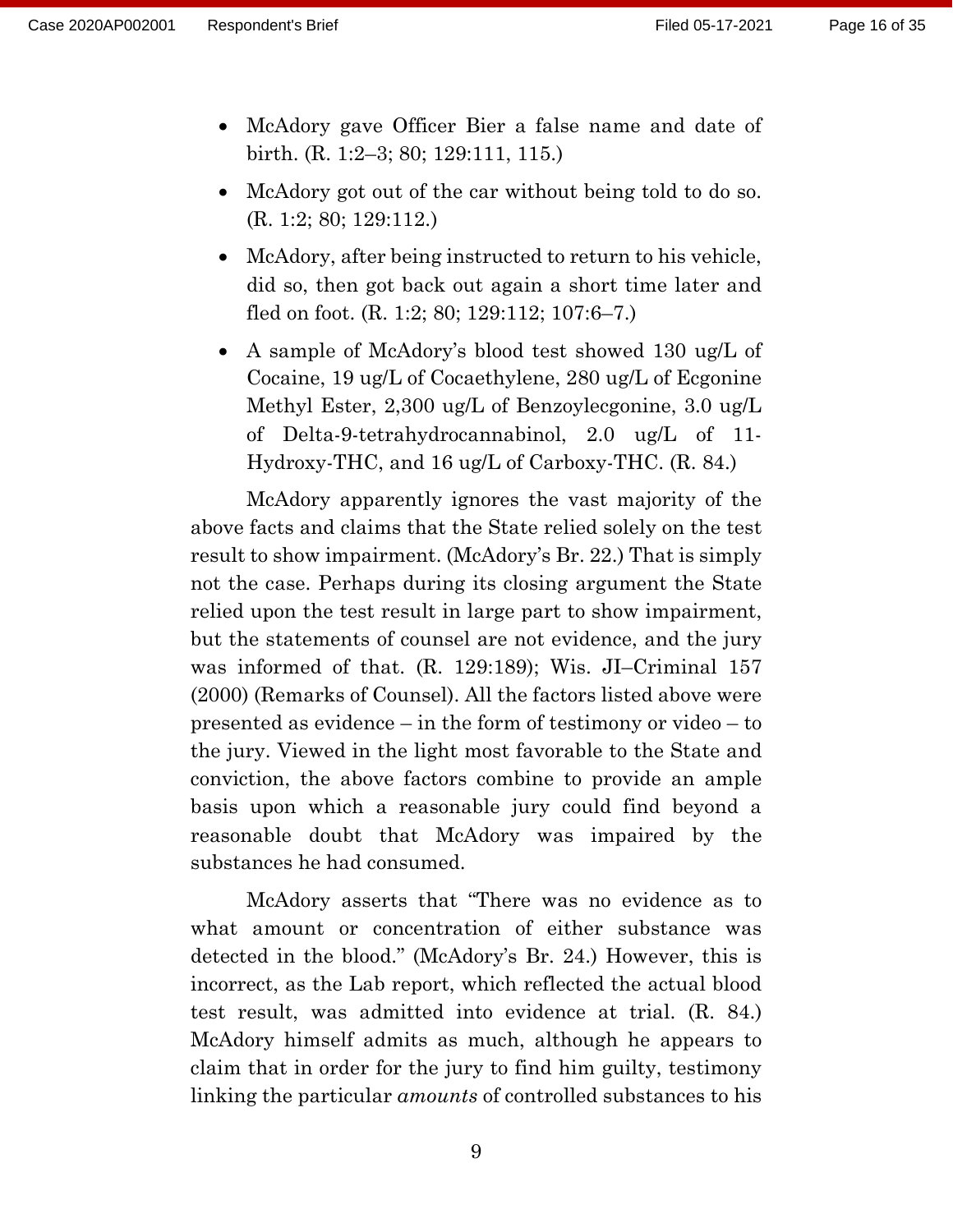specific exhibited impairment was required. (McAdory's Br. 24–25.)

This is, of course, not the law. Wisconsin Stat.  $§$  346.63(1)(a) – the statute under which McAdory was charged – says that "No person may drive or operate a motor vehicle while under the influence of . . . a controlled substance." Nothing in the statute requires particular acts of impairment to be linked, by testimony or other evidence, to certain levels of substances found in the blood. Even the jury instruction for the crime tells jurors that "'[U]nder the influence' means that the defendant's ability to operate a motor vehicle was impaired because of consumption of a controlled substance." Wis. JI–Criminal 2664 (2020).

This is all the State is required to show at trial: that the defendant operated a motor vehicle while under the influence of a controlled substance. Wis. JI–Criminal 2664 (2020). Nowhere in the law or jury instructions is the State required to prove that there is a direct link between a specific amount of a controlled substance in the blood to the impairment a person exhibits. In fact, there is no set prohibited concentration for drugs because individuals react differently to them and exhibit signs of impairment at varying levels. This is precisely why our law does not have a "PAC-like" provision for OWI cases involving drugs.[1](#page-16-0)

The jury is encouraged to assess the credibility of witnesses and to draw its own inferences from evidence heard during trial. Wis. JI–Criminal 300 (2000) (Credibility of Witnesses). In addition to direct evidence, "A jury may draw reasonable inferences from facts established by

<span id="page-16-0"></span><sup>1</sup> *See* generally the legislative history of 2003 WI Act 97, available at the set of the set of the set of the set of the set of the set of the set of the set of the set o [https://docs.legis.wisconsin.gov/2003/related/public\\_hearing\\_recor](https://docs.legis.wisconsin.gov/2003/related/public_hearing_records/sc_judiciary_corrections_and_privacy/bills_resolutions/03hr_sc_jcp_ab0458_pt01.pdf) [ds/sc\\_judiciary\\_corrections\\_and\\_privacy/bills\\_resolutions/03hr\\_sc](https://docs.legis.wisconsin.gov/2003/related/public_hearing_records/sc_judiciary_corrections_and_privacy/bills_resolutions/03hr_sc_jcp_ab0458_pt01.pdf) [\\_jcp\\_ab0458\\_pt01.pdf.](https://docs.legis.wisconsin.gov/2003/related/public_hearing_records/sc_judiciary_corrections_and_privacy/bills_resolutions/03hr_sc_jcp_ab0458_pt01.pdf)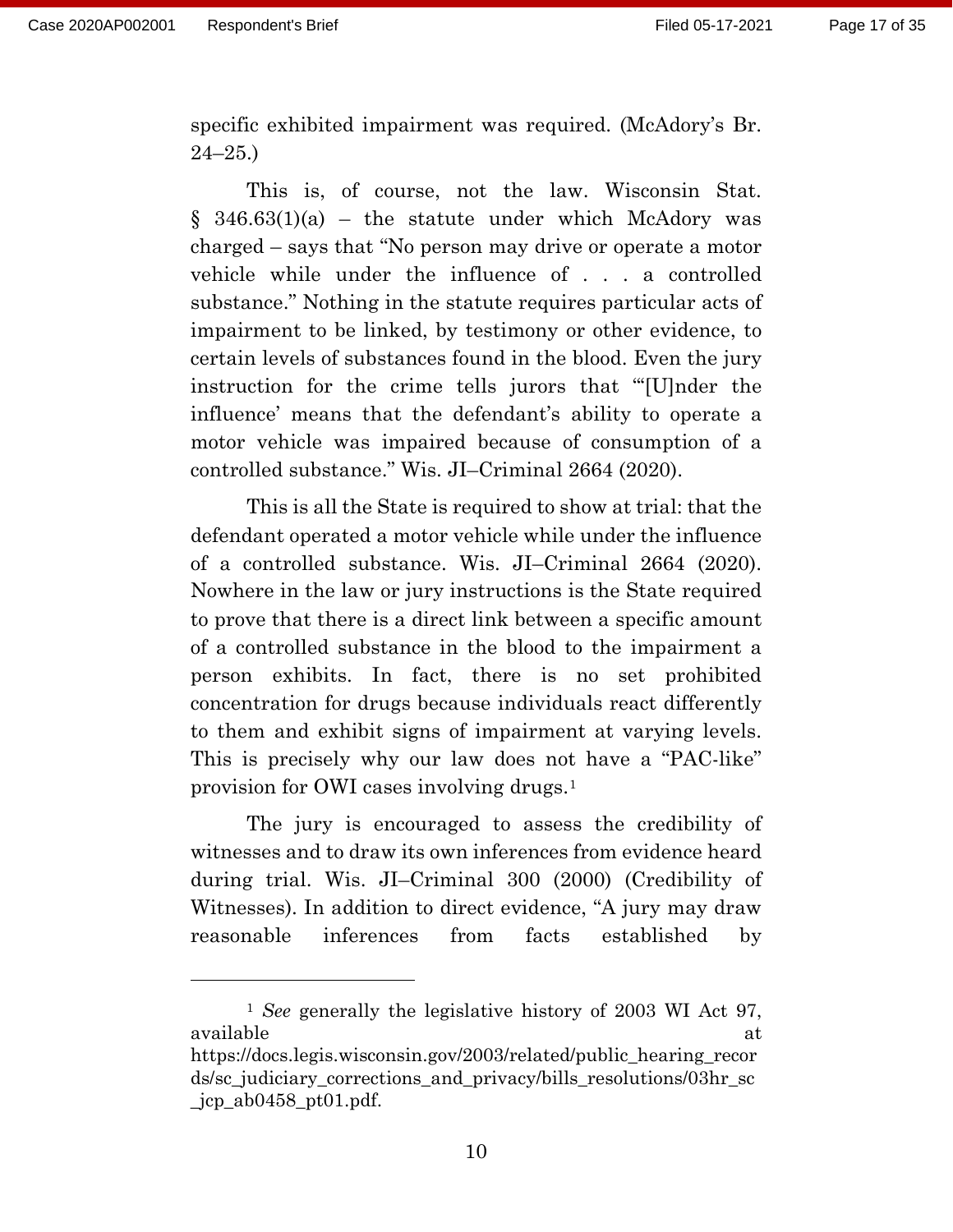circumstantial evidence." (McAdory's Br. 21–22, citing *State ex rel. Kanieski v. Gagnon*, 54 Wis. 2d 108, 117, 194 N.W.2d 808 (1972).) What the jury saw during the trial was a person who, despite having a squad car with its emergency lights on behind him, didn't realize that the police were trying to pull him over until the officer activated his siren; who, while talking to the officer, was slurring his speech and acting nervous; who wouldn't or couldn't give a straight answer about his address; who tried to conceal his identity by giving a false name and date of birth; and who fled the scene of a traffic stop in order to evade further contact with police.

The act of fleeing can be interpreted as evidence of consciousness of guilt. *State v. Quiroz*, 2009 WI App 120, ¶ 18, 320 Wis. 2d 706, 772 N.W.2d 710 ("It is well established that evidence of flight has probative value as to guilt.") So can McAdory's not wanting to give the officer his address, or not being able to, and giving a false name. *State v. Bettinger*, 100 Wis. 2d 691, 698, 303 N.W.2d 585, *amended,* 100 Wis. 2d 691, 305 N.W.2d 57 (1981) ("It is generally acknowledged that evidence of criminal acts of an accused which are intended to obstruct justice or avoid punishment are admissible to prove a consciousness of guilt of the principal criminal charge.")

The jury could reasonably infer that McAdory's "nervous" demeanor and actions reflected in the video were due to his impairment. And the fact that McAdory had slurred speech and did not see the officer's lights and pull over right away are direct evidence of impairment.

The jury is not required to link specific facts indicating impairment to the specific substance or substances that cause impairment, as McAdory appears to claim. (McAdory's Br. 23–25.) As stated above, the jury only need find the two elements of the crime beyond a reasonable doubt. Wis. JI–Criminal 2664 (2020). A jury need not find a direct or causal connection between a particular fact in evidence (such as slurred speech) and a specific substance found in a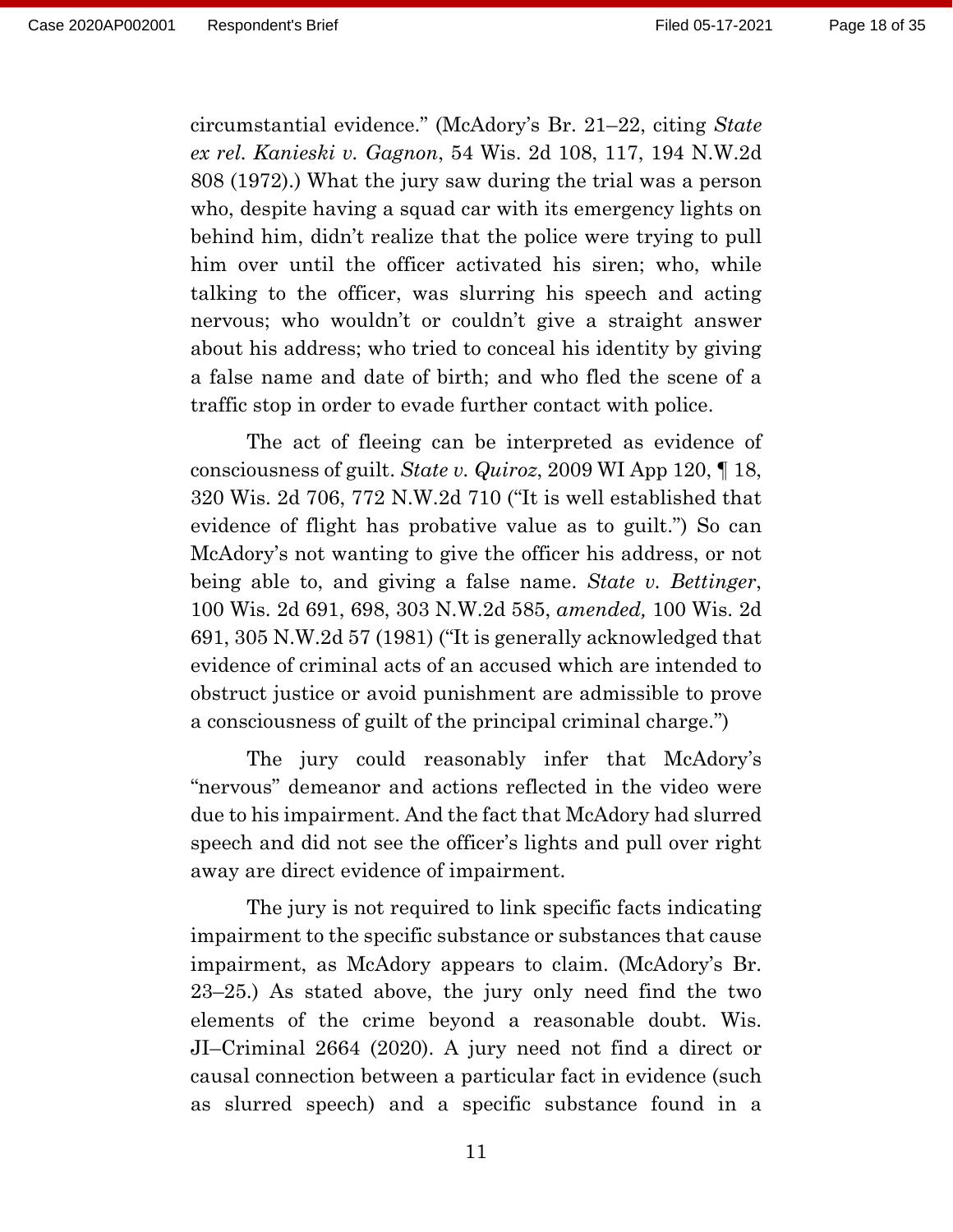defendant's blood (such as cocaine). In fact, it would be improper for a trial attorney to suggest that this is what the jury must decide.

Despite McAdory's contentions, there is no requirement that certain evidence – such as field sobriety tests, or an evaluation by a Drug Recognition Expert (McAdory's Br. 23–24) – be presented at trial in order for a jury to return a verdict of guilty in an OWI case. Naturally, every OWI arrest presents its own unique set of facts and circumstances. Evidence presented in OWI trials varies from case to case. While the evidence that McAdory references might have provided the jury with more information, the State was not required to present it. Furthermore, the law does not require that the jury hear testimony as to the impairing effects of the particular substances that were found in a defendant's blood, or how long they might stay in a person's system. (McAdory's Br. 25.) To reiterate, all that is necessary for a finding of guilty is evidence showing (1) that McAdory drove or operated a motor vehicle, and (2) that McAdory was under the influence of a controlled substance at the time he drove or operated a motor vehicle.

This Court may not overturn the jury's verdict and McAdory's claim fails, because the evidence as a whole shows more than a "possibility" that the jury could have heard the evidence adduced at trial and drawn inferences allowing it to find him guilty. *Poellinger*, 153 Wis. 2d at 507; *see also Watkins*, 255 Wis. 2d 265, ¶ 68 (reversal is warranted only if the trier of fact "could not possibly have drawn the appropriate inferences" to find guilt).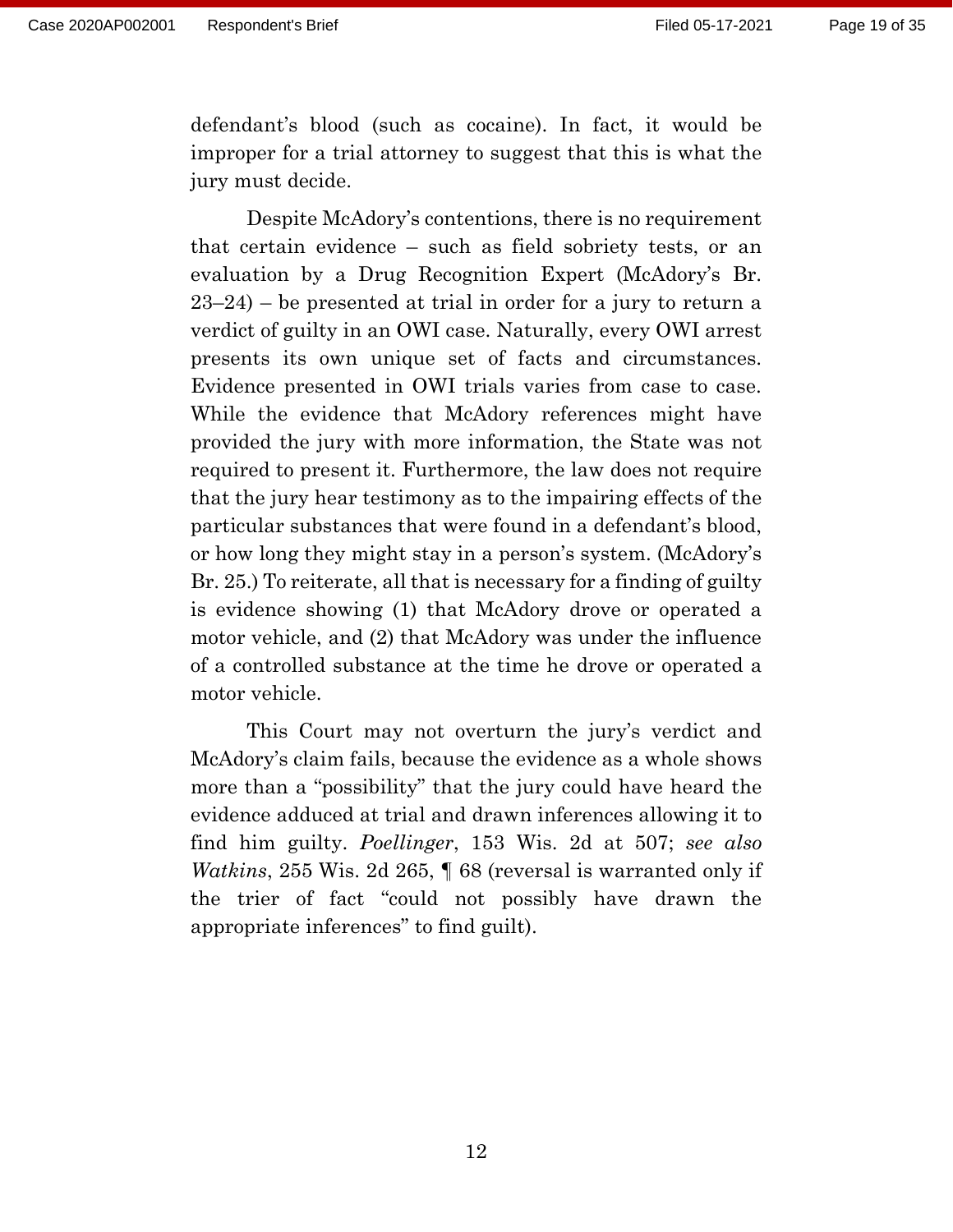**II. McAdory's due process rights were not violated when the trial court amended the pattern Criminal Jury Instruction 2664.**

#### **A. Standard of review and legal principles.**

Jury instruction error is subject to the harmless error rule, meaning that the erroneous instruction is harmless if it is clear beyond a reasonable doubt that the jury's verdict would have been the same had the proper instruction been given. *State v. Williams*, 2015 WI 75, ¶¶ 6, 51, 59, 364 Wis. 2d 126, 867 N.W.2d 736.

The trial court has broad discretion in how it instructs the jury based on the facts of the case. *State v. Steffes*, 2013 WI 53, ¶ 22 n.7, 347 Wis. 2d 683, 832 N.W.2d 101. A trial court's decision on jury instructions will not be reversed absent an erroneous exercise of discretion. *State v. Hubbard*, 2008 WI 92, ¶ 23, 313 Wis. 2d 1, 12–13, 752 N.W.2d 839, 845; *State v. Miller,* 231 Wis. 2d 447, ¶ 28, 605 N.W.2d 567 (Ct. App. 1999); *State v. Morgan,* 195 Wis. 2d 388, 448, 536 N.W.2d 425 (Ct. App. 1995). The issue of whether a jury instruction violates due process is, however, a question of law to be decided by this Court independently. *State v. Tomlinson*, 2002 WI 91, ¶ 53, 254 Wis. 2d 502, 648 N.W.2d 367.

To prevail on an argument that the jury was unconstitutionally misled in violation of a defendant's due process rights, a defendant must show: (1) "that the instruction was ambiguous" and (2) "that there was a reasonable likelihood that the jury applied the instruction in a way that relieved the State of its burden of proving every element of the crime beyond a reasonable doubt." *State v. Badzinski*, 2014 WI 6, ¶ 37, 352 Wis. 2d 329, 344–45, 843 N.W.2d 29, 36, quoting *State v. Burris,* 2011 WI 32, ¶ 48, 333 Wis. 2d 87, 797 N.W.2d 430.

As to the first prong, this Court is to look at the instructions as a whole to determine whether a particular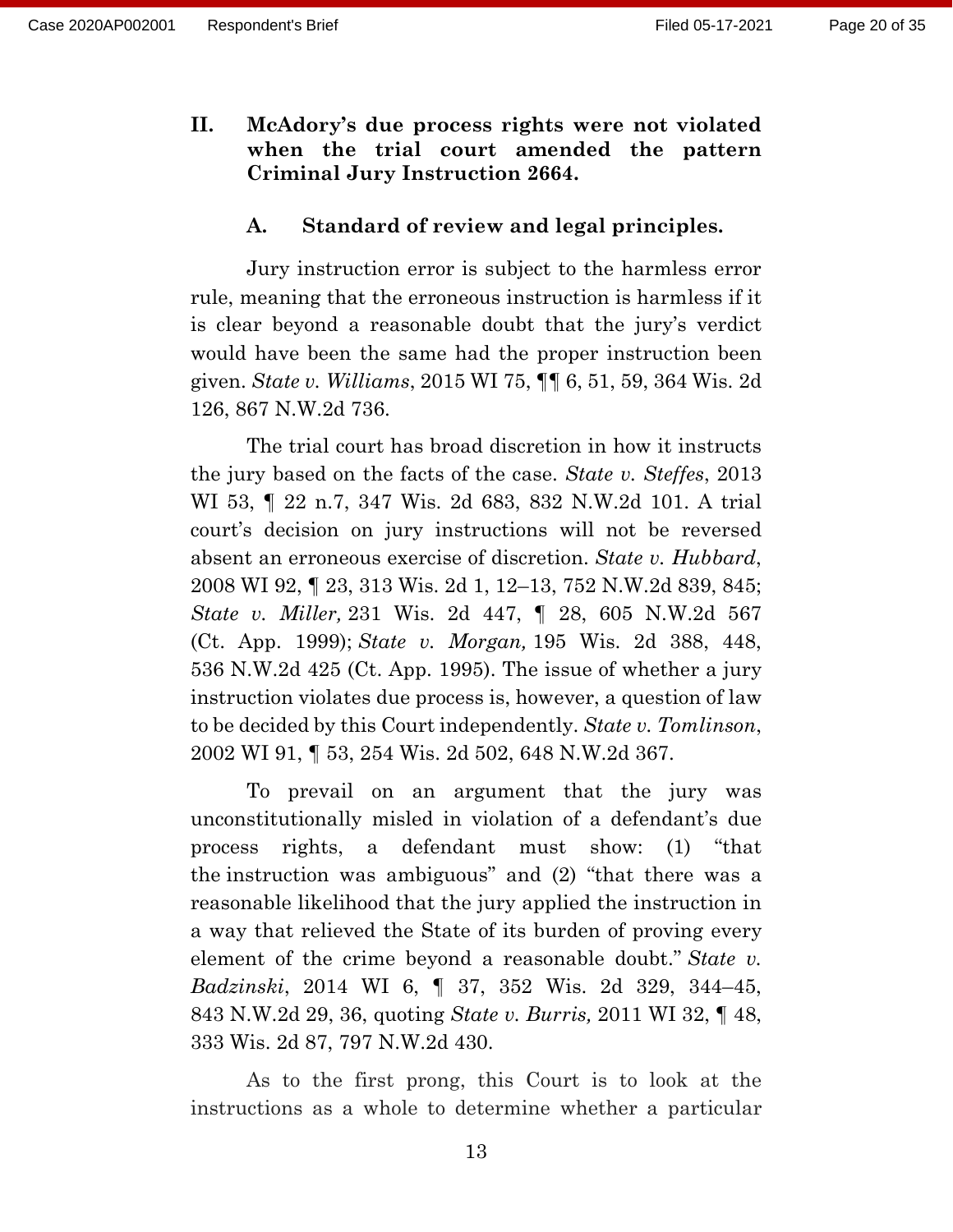instruction was unconstitutionally ambiguous. The purpose of a jury instruction is "to fully and fairly inform the jury of a rule or principle of law applicable to a particular case." *Nommensen v. American Cont'l Ins. Co.*, 2001 WI 112, ¶ 36, 246 Wis. 2d 132, 629 N.W.2d 301. In determining whether a jury instruction correctly informed the jury, an appellate court reviews "the jury instructions as a whole to determine whether the overall meaning communicated by the instructions was a correct statement of the law." *State v. Langlois*, 2018 WI 73, ¶ 38, 382 Wis. 2d 414, 913 N.W.2d 812 (citation omitted).

As to the second prong, the burden is on the defendant to establish a reasonable likelihood that the jury misapplied an instruction. *Burris*, 333 Wis. 2d 87, ¶ 48. A defendant meets this burden "only [when] he or she establishes that a constitutional violation was reasonably likely." *Id.* ¶ 49. "Even some 'ambiguity, inconsistency, or deficiency' in an instruction does not violate due process unless there is a reasonable likelihood that, considering the whole trial, the jury unconstitutionally applied the instruction." *Id*. (citation omitted).

**B. Wis. JI-Criminal 2664, as read to the jury, was not ambiguous and accurately instructed the jury regarding the definition of "under the influence."**

During the jury instruction conference at the close of evidence, there was extensive discussion between the court and the parties regarding Instruction 2664, the substantive instruction for the Operating a Motor Vehicle While Under the Influence of a Controlled Substance charge. (R. 129:158– 60; 168–73.)

Specifically, the discussion focused on the portion of the instruction setting forth the definition of "under the influence." (R. 129:158–60; 168–73.) The State requested that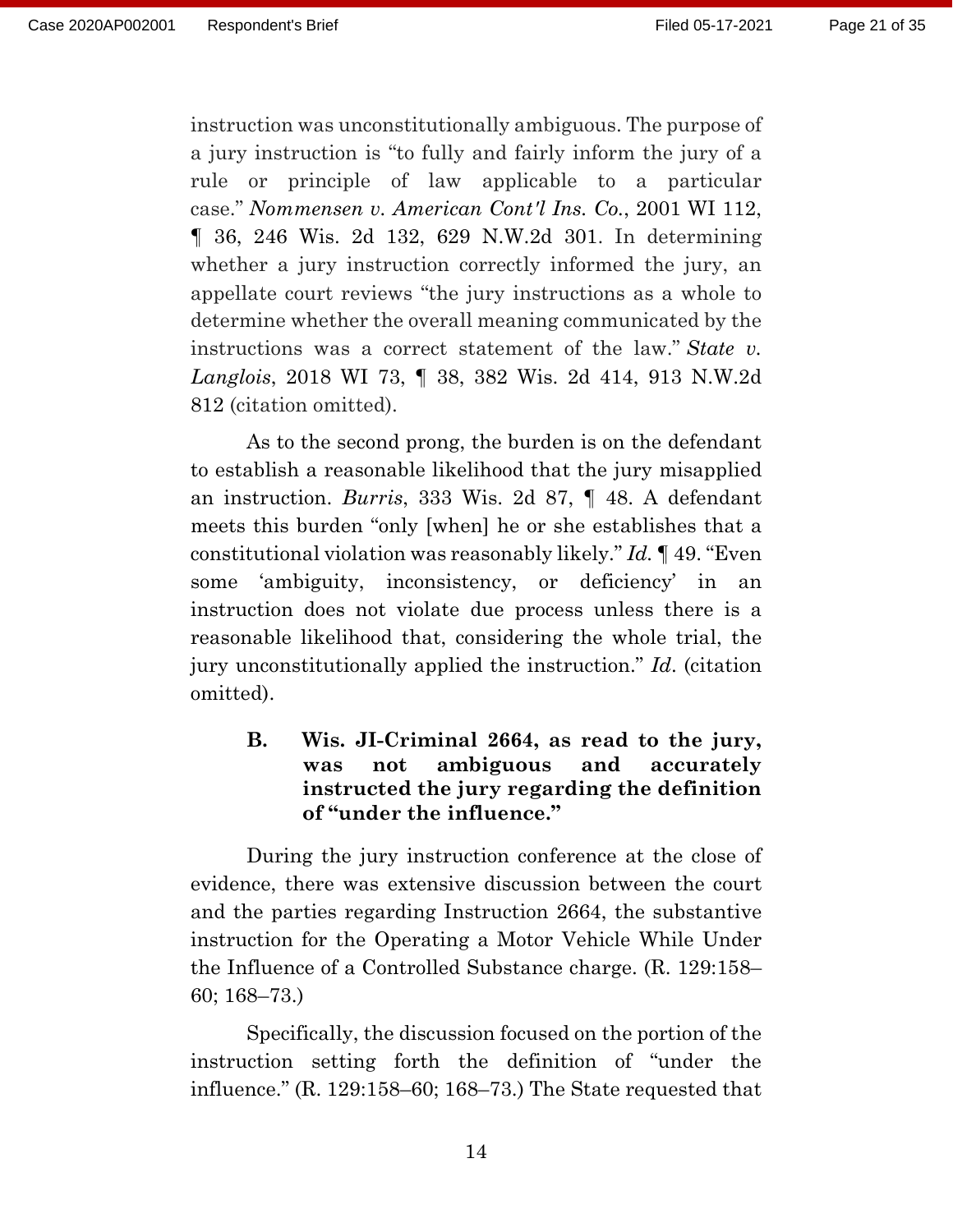the entire definition section be deleted from the instruction. (R. 129:158.) After receiving input from both the State and defense counsel, the court decided "to just eliminate the entire middle paragraph" under the section defining "under the influence." (R. 129:173.)

The portion of the instruction at issue, in its entirety, reads:

"Under the influence" means that the defendant's ability to operate a vehicle was impaired because of consumption of a controlled substance.

[Not every person who has consumed (name controlled substance) is "under the influence" as that term is used here.] What must be established is that the person has consumed a sufficient amount of (name controlled substance) to cause the person to be less able to exercise the clear judgment and steady hand necessary to handle and control a motor vehicle.

It is not required that impaired ability to operate be demonstrated by particular acts of unsafe driving. What is required is that the person's ability to safely control the vehicle be impaired.

Wis. JI–Criminal 2664 (2020).[2](#page-21-0) 

The "middle paragraph" that the trial court referred to and subsequently eliminated reads as follows:

[Not every person who has consumed (name controlled substance) is "under the influence" as that term is used here.] What must be established is that the person has consumed a sufficient amount of (name controlled substance) to cause the person to be less able to exercise the clear judgment and steady hand necessary to handle and control a motor vehicle.

<span id="page-21-0"></span><sup>2</sup> Although the citations here are to the 2020 version of Wis. JI-Criminal 2664, this portion contained the exact same wording in the previous version used at trial in this case. (*See, e.g.,* R. 129:172–73; McAdory's Br. 12.)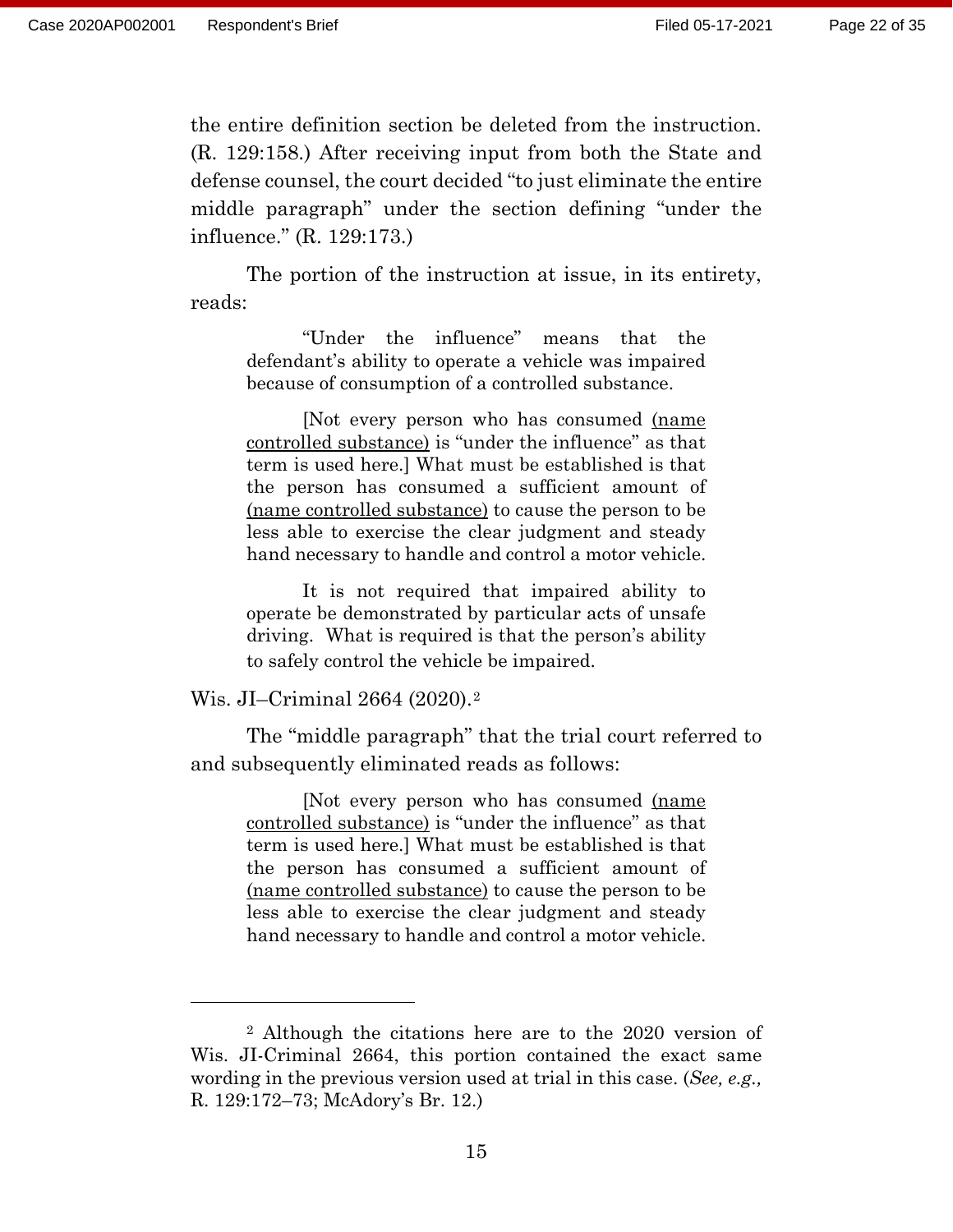Wis. JI–Criminal 2664 (2020).

The first sentence of the paragraph – "Not every person who has consumed (name controlled substance) is 'under the influence' as that term is used here" – is bracketed and appears with a corresponding footnote:

The sentence in brackets is appropriate for cases involving the consumption of substances which are roughly similar in their effect on a person as alcohol. That is, a person could use some substances in a limited degree and, like the person who consumes a limited amount of alcohol, not be "under the influence" as that term is used here.

McAdory's Br., at 28, citing Wis. JI–Criminal 2664 (2020), n.9.

However, in citing the Committee's comments in his brief, McAdory conveniently omits the last sentence of the footnote: "Some controlled substances, however, have such extreme effects that the sentence in brackets should not be used." Wis. JI–Criminal 2664 (2020), n.9. The Committee's comments, especially the last sentence of Footnote 9, clearly demonstrate that it expected that there would be cases in which the bracketed sentence would not be appropriate, and that it expected trial courts to exercise discretion in determining whether to include that language.

 McAdory has never argued that either cocaine or THC, or a combination of cocaine and THC, would be "roughly similar in its effects to alcohol." Nor has he argued that a person could use cocaine and THC in limited amounts and not be "under the influence." And he does not argue that cocaine and THC are not controlled substances that "have such extreme effects that the sentence in brackets should not be used." Wis. JI–Criminal 2664 (2020), n.9. He does not argue these things because he cannot; there is no evidence to support such claims. Without such evidence, McAdory had no basis to ask the court to include the bracketed sentence in the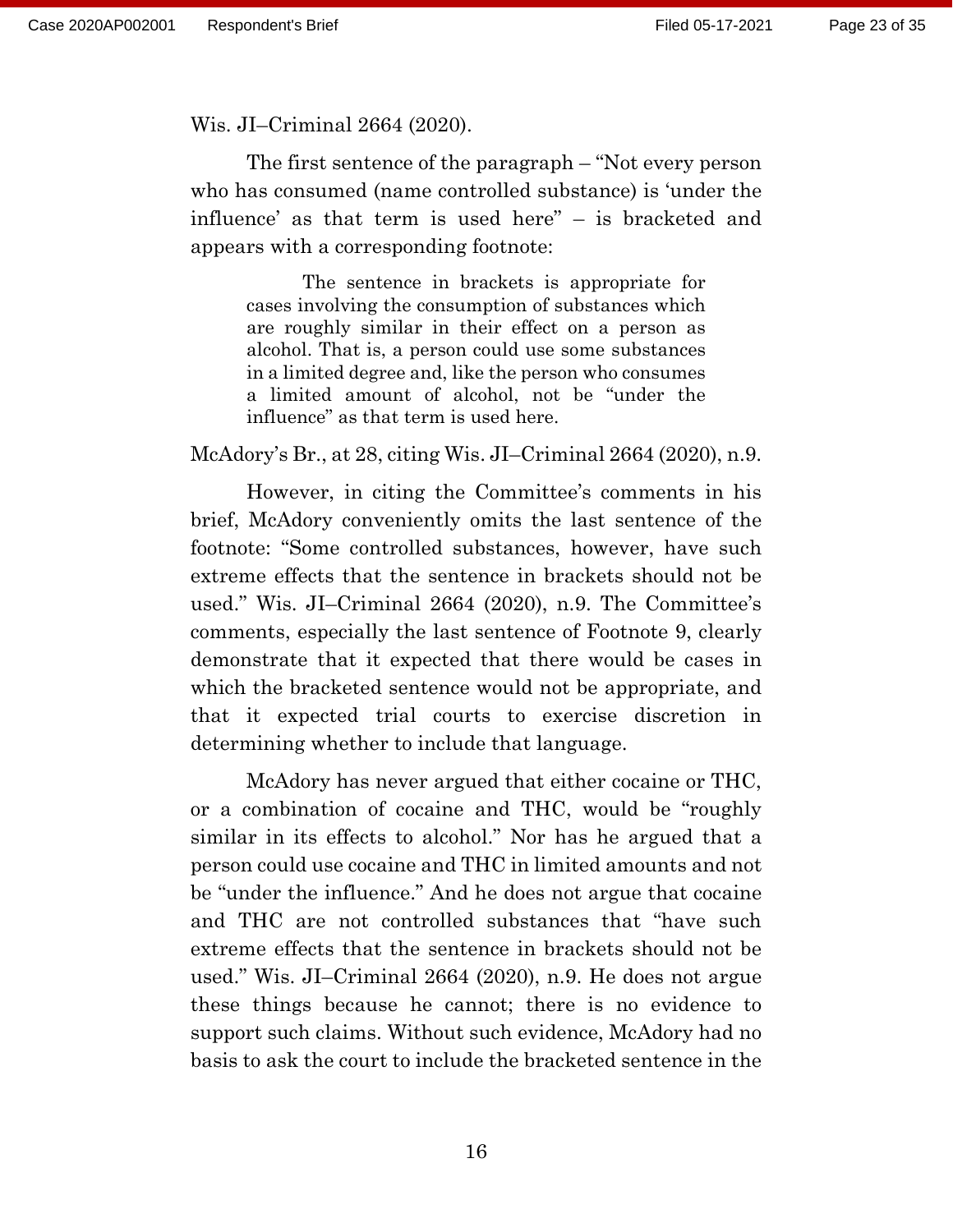instruction, and the trial court was well within its discretion when it excluded that language.

In addition to deleting the bracketed first sentence, the trial court also chose to eliminate the second and final sentence of the middle paragraph: "What must be established is that the person has consumed a sufficient amount of (name controlled substance) to cause the person to be less able to exercise the clear judgment and steady hand necessary to handle and control a motor vehicle." Wis. JI–Criminal 2664 (2020); (McAdory's Br. 27–33.) This sentence did not appear in brackets, nor did it appear with a footnote indicating further comment from the Committee. Nevertheless, it was within the trial court's discretion to remove it. *Steffes*, 347 Wis. 2d 683, ¶ 22 n.7 ("[A] circuit court has wide latitude to give [jury] instructions based on the facts of a case."). And even without that sentence, the instruction fully and fairly informed the jury and provided a correct statement of the law.

McAdory argues that the trial court erred by not reading the two sentences discussed above to the jury, and that this "error deprived [him] of a jury deliberation based on the correct standard of law. . . ." (McAdory's Br. 33.) In making this argument, he relies principally on *State v. Waalen*, 130 Wis. 2d 18, 386 N.W.2d 47 (1986) and *State v. Hubbard*, 2008 WI 92, 313 Wis. 2d 1, 752 N.W.2d 839. Both of those cases were decided before there was a pattern jury instruction for the crime of Operating a Motor Vehicle While Under the Influence of a Controlled Substance, so both courts had to essentially create their own jury instructions. *Hubbard*, 313 Wis. 2d 1, ¶ 8.

In *Hubbard*, the jury was confused by the term "materially impaired," which was included in the jury instruction written by the court. *Id.* ¶¶ 9–13. The jury appeared to be specifically concerned about the word "materially." *Id.* ¶ 15. After much discussion, the court decided to tell the jury to "give all words not otherwise defined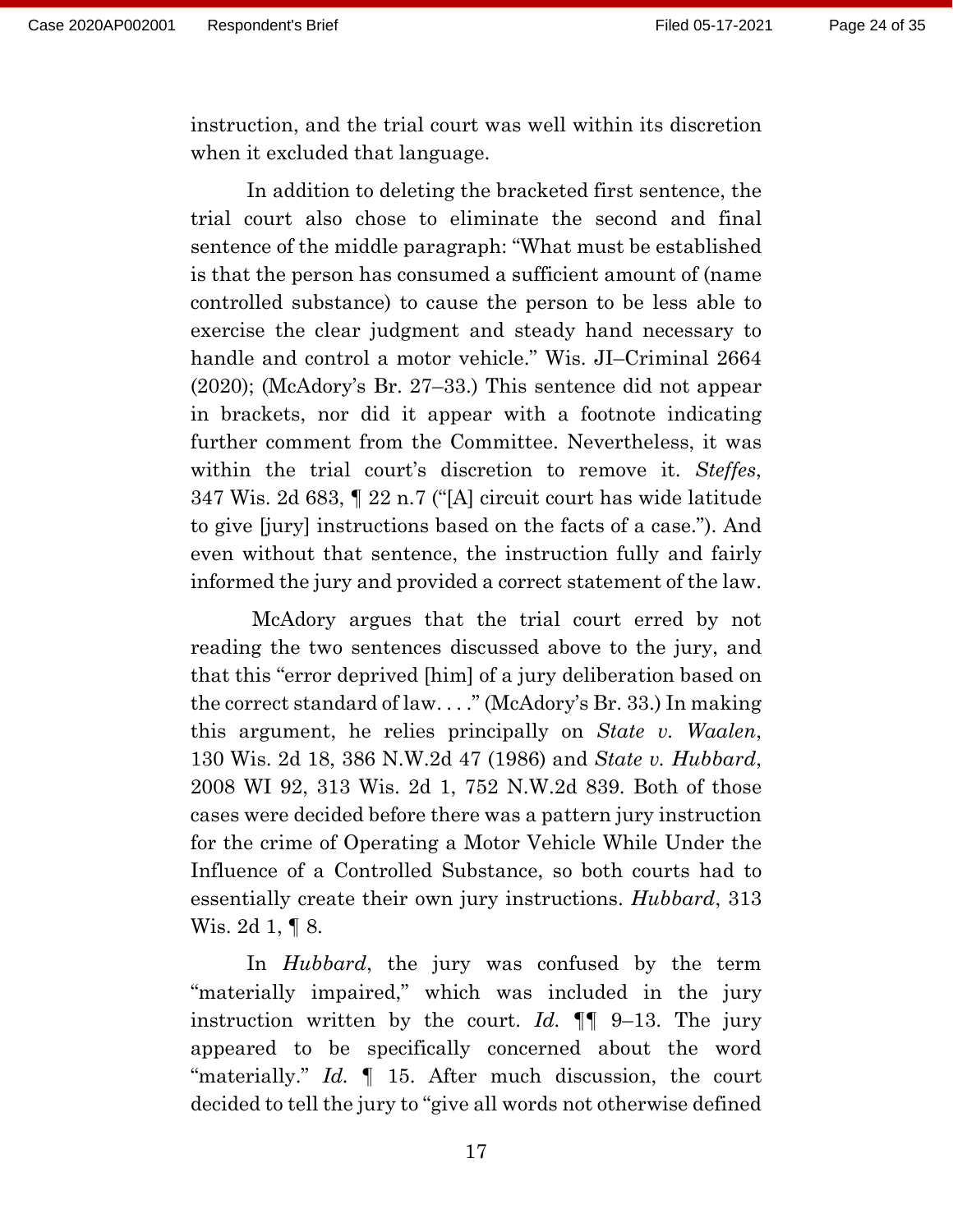in the jury instructions their ordinary meaning." *Id.* ¶ 16. The jury convicted Hubbard, and he appealed, claiming that *Waalen*, supra, had defined "materially impaired" and the judge should have instructed the jury accordingly. *Hubbard*, 313 Wis. 2d 1, ¶ 20. *Hubbard* did not address the question of whether the instruction that was given to the jury was appropriate, which is the question here, and the term "materially impaired" does not appear in the instruction that was read to the jury in this case.

Although the definition of "under the influence" that was read to the jury in this case slightly differed from the pattern instruction, it still accurately and unambiguously conveyed the law. The trial court instructed the jury:

The definition of, quote, under the influence, closed quote. Under the influence means that the defendant's ability to operate a vehicle is impaired because of consumption of a controlled substance. It is not required that impaired ability to operate be demonstrated by specific acts of unsafe driving. What is required is that the person's ability to safely control the vehicle be impaired.

(R. 129:179.) This is a correct statement and adequately conveyed to the jury what it means to be "under the influence" of a controlled substance under Wisconsin law.

For the reasons already set forth above, the first sentence removed by the trial court was not applicable in McAdory's case and it was not error for the court to omit it.

Although the second sentence the trial court removed may have elaborated on what the meaning of "under the influence" is in relation to the defendant's ability to safely control a vehicle, its removal did not render the instruction ambiguous. The jury was instructed that "under the influence" means that the defendant's ability to operate a motor vehicle was impaired due to the consumption of THC and cocaine; that impaired ability does not have to be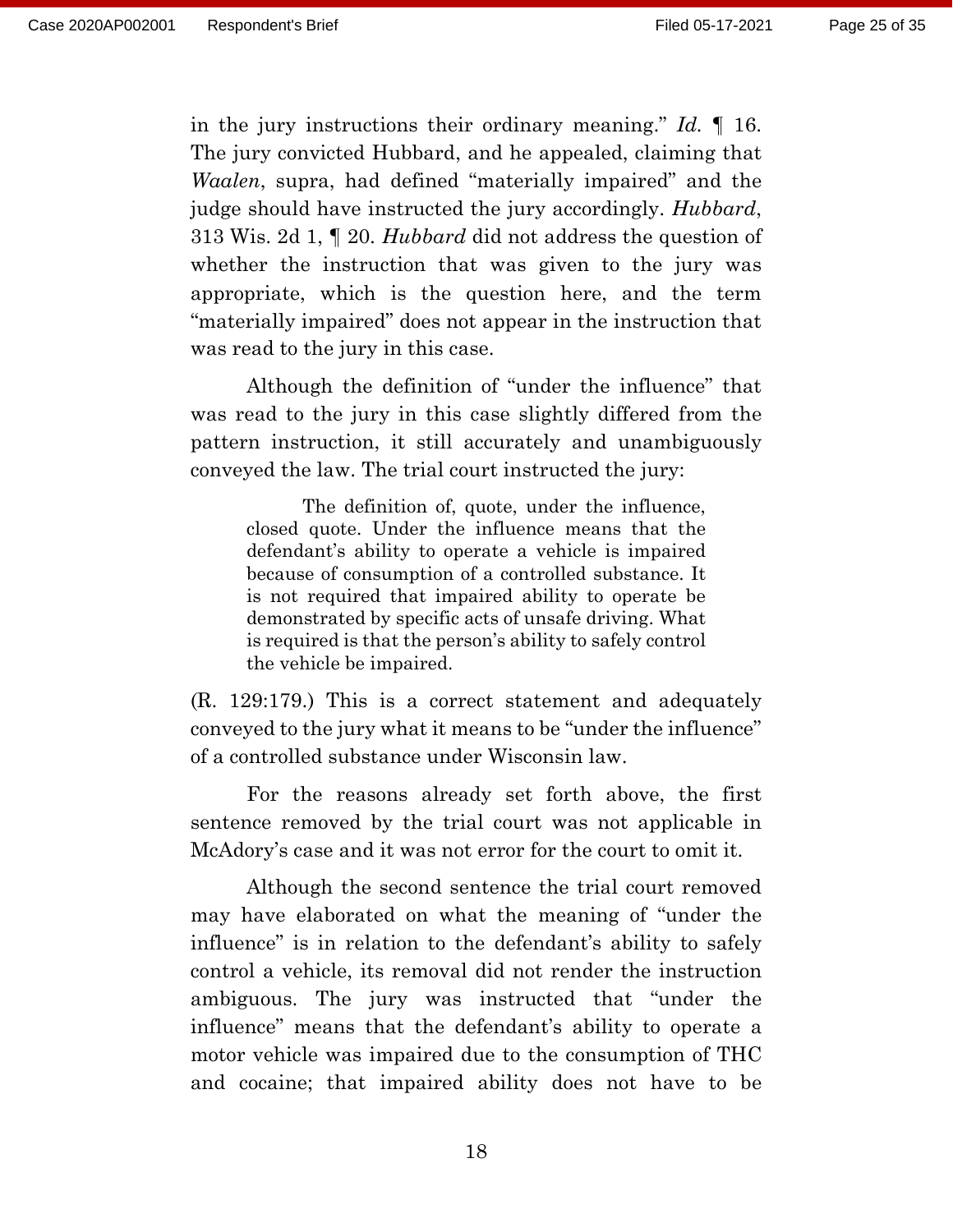demonstrated by specific acts of unsafe driving; and that in order to meet its burden the State must establish that the defendant's ability to safely control the vehicle was impaired. The jury was accurately instructed and was adequately advised as to what "under the influence" means in relation to the defendant's ability to operate a motor vehicle.

McAdory claims that the trial court "removed important language defining what impairment *is*, if *not* unsafe driving: 'that the person has consumed a sufficient amount of [the controlled substance] to cause the person to be less able to exercise the clear judgment and steady hand necessary to handle and control a motor vehicle.'" (McAdory's Br. 33.) However, McAdory has failed to establish that the modified version of Wis. JI–Criminal 2664 that was read to the jury was either ambiguous or inaccurate.

 Although there is a legal definition for the term "under the influence," it is not such an obscure term that a lay person would never know what it meant if he or she was not provided the legal definition. Clearly any person would know that it means a substance was consumed, and that substance caused the person who consumed it to feel – and exhibit signs of feeling – influenced in some way.

 To say that "Under the influence means that the defendant's ability to operate a vehicle is impaired because of consumption of a controlled substance," is not an inaccurate reflection of the law as described above. (R. 129:178.) Therefore, the jury instruction is neither confusing nor inaccurate, and McAdory's motion should be denied.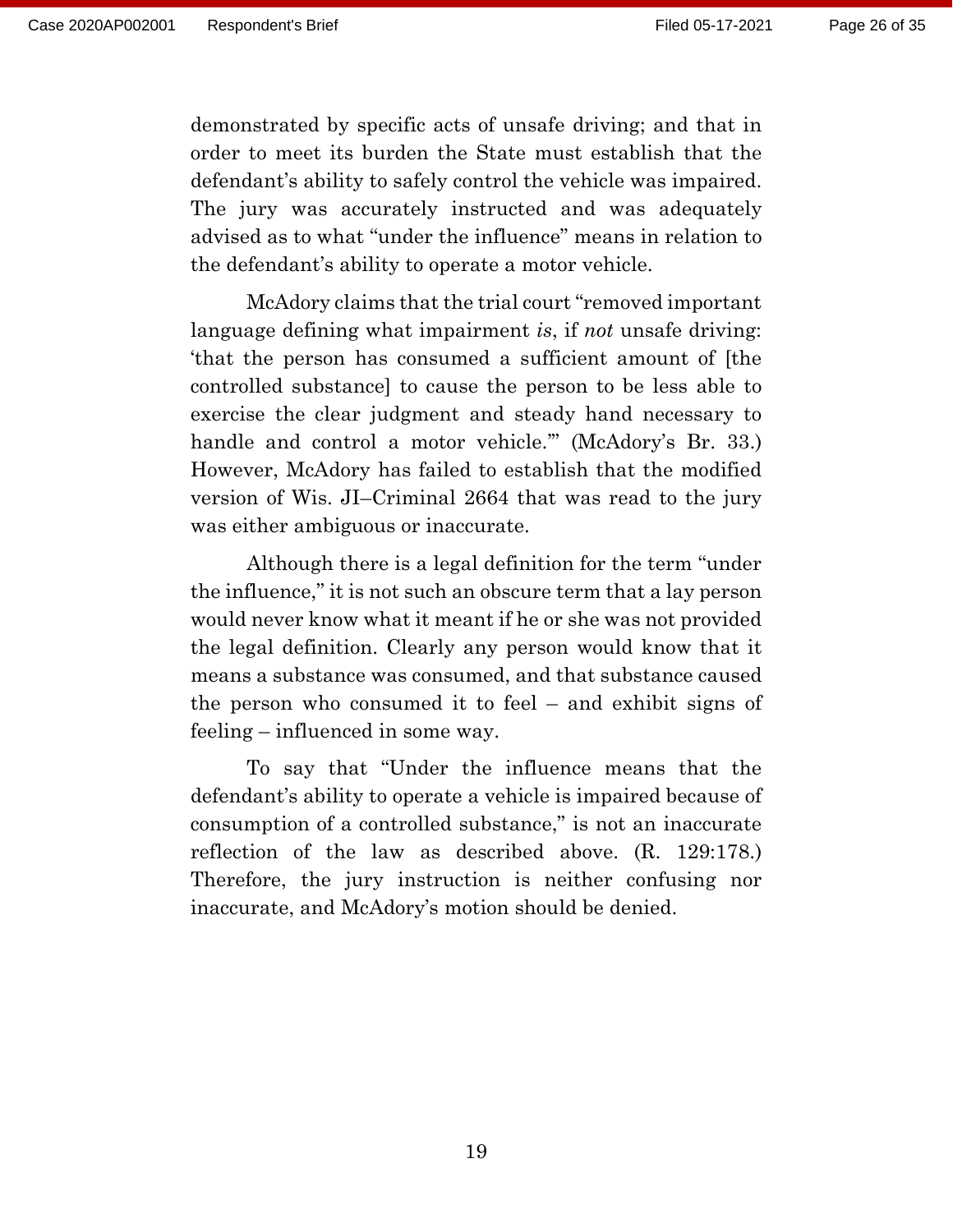**C. There is no reasonable likelihood that the jury applied Wis. JI-Criminal 2664 in a way that relieved the State of its burden of proving every element of the crime beyond a reasonable doubt.**

McAdory has failed to meet his burden to show that the version of the instruction read to the jury was ambiguous, but should this Court find that he has, his claim must still fail because he cannot establish "that there was a reasonable likelihood that the jury applied the instruction in a way that relieved the State of its burden of proving every element of the crime beyond a reasonable doubt." *State v. Badzinski*, 2014 WI 6, ¶ 37, 352 Wis. 2d 329, 843 N.W.2d 29, quoting *Burris,* 333 Wis. 2d 87, ¶ 48. "Even some ambiguity, inconsistency, or deficiency in an instruction does not violate due process unless there is a reasonable likelihood that, considering the whole trial, the jury unconstitutionally applied the instruction." *Burris*, 333 Wis. 2d 87, ¶ 49.

McAdory claims that there is a "reasonable likelihood" that the jury was misled by the trial court's amendment to the jury instruction, pointing to one of the questions posed by the jury during deliberations in support of his claim. (McAdory's Br. 35–45.) Specifically, the jury asked "[c]an we please have a definition of operating while intoxicated or is it the same as operating under the influence of a controlled substance." (R. 129:205–206.) After consulting with both parties, the trial court advised the jury to '"Please rely upon the jury instructions provided, namely 2664 and 2664B."' (R. 129:207.)

The jury's question did not ask for clarification of the definition of "under the influence of a controlled substance." Instead, it asked for a definition of "operating while intoxicated," which, incidentally, was how Count One - the Operating While Under the Influence of a Controlled Substance charge - was labeled on the verdict form. (R. 129: 200–201.) Therefore, the jury's question did *not* demonstrate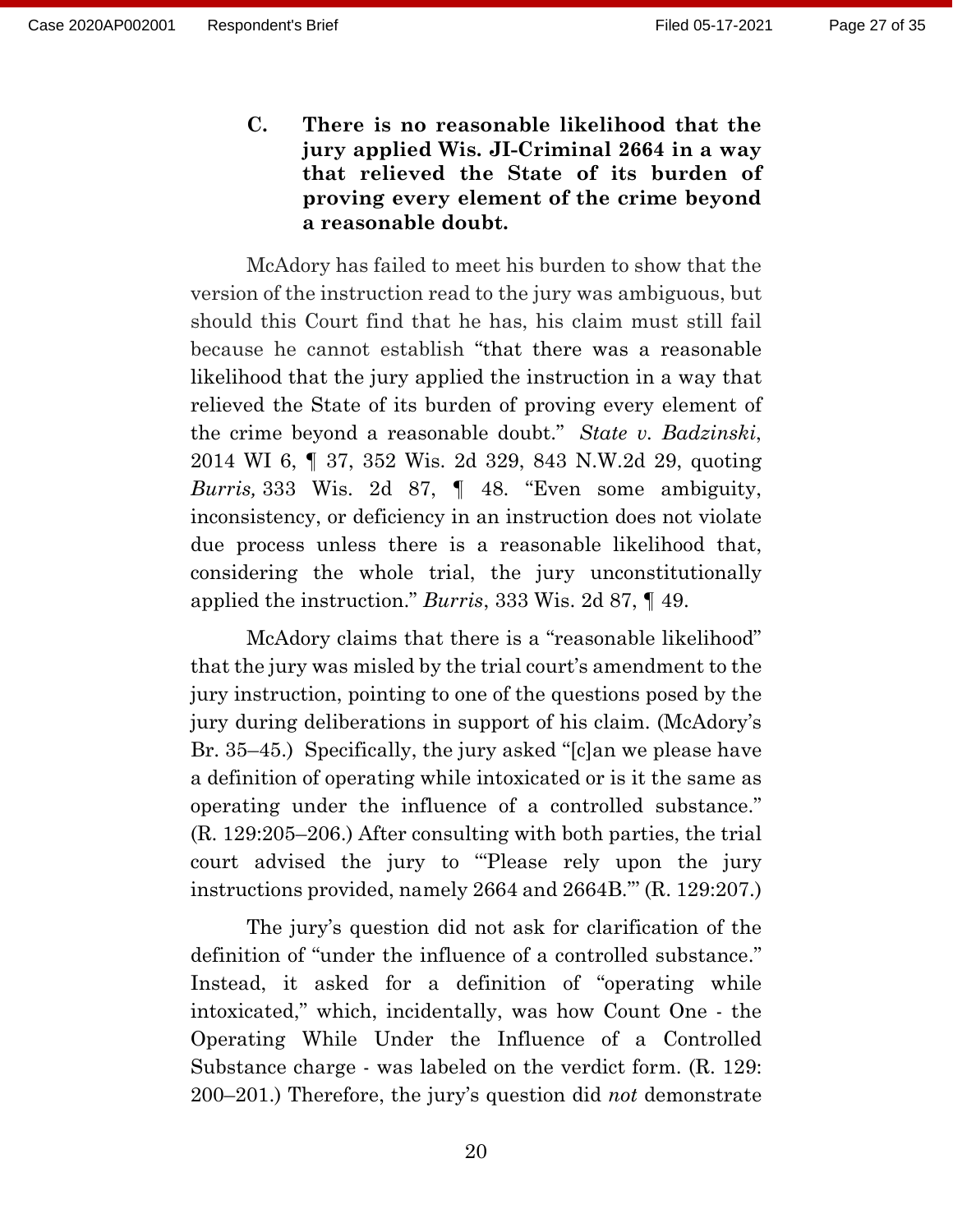that the modified instruction was insufficient to explain the standard for "under the influence," as McAdory contends. (McAdory's Br. 36.) Instead, the question represented the jury's attempt to confirm that Count One as listed on the verdict form was, in fact, the same as the Operating While Under the Influence of a Controlled Substance charge as contained in the jury instructions.

The charges reflected on the verdict form were taken from the third amended Information. (R. 129:200–201; 28.) Despite the title of the offense – "Operating While Intoxicated" – on the amended Information and verdict form, the substantive jury instruction read to the jury is titled "Operating While Under the Influence of a Controlled Substance." Wis. JI–Criminal 2664 (2020). Other than the reference to "Operating While Intoxicated" on the verdict form, the jury was instructed that Count One charged McAdory with Operating While Under the Influence of a Controlled Substance, which is most likely the reason why it asked for clarification during deliberations. Contrary to McAdory's claim, the question actually demonstrates that the jury understood the meaning of "under the influence" in that it specifically asked if the definition of operating while intoxicated was the same as operating under the influence of a controlled substance. (R. 129:206.)

In looking at the jury instructions as a whole and the trial in its entirety, as this Court is required to do, it is clear that the State was held to its burden of proving two separate and distinct crimes. *Langlois*, 382 Wis. 2d 414, ¶ 38. The jury was told that McAdory was charged with two different offenses under Wis. Stat. § 346.63(1) and was read the corresponding substantive instructions for each offense: WI-JI Criminal 2664 and 2663B. (R. 129:177–180.) The jury was told that one of the crimes – Count One - Operating Under the Influence of a Controlled Substance – required that the State prove the defendant was under the influence of a controlled

21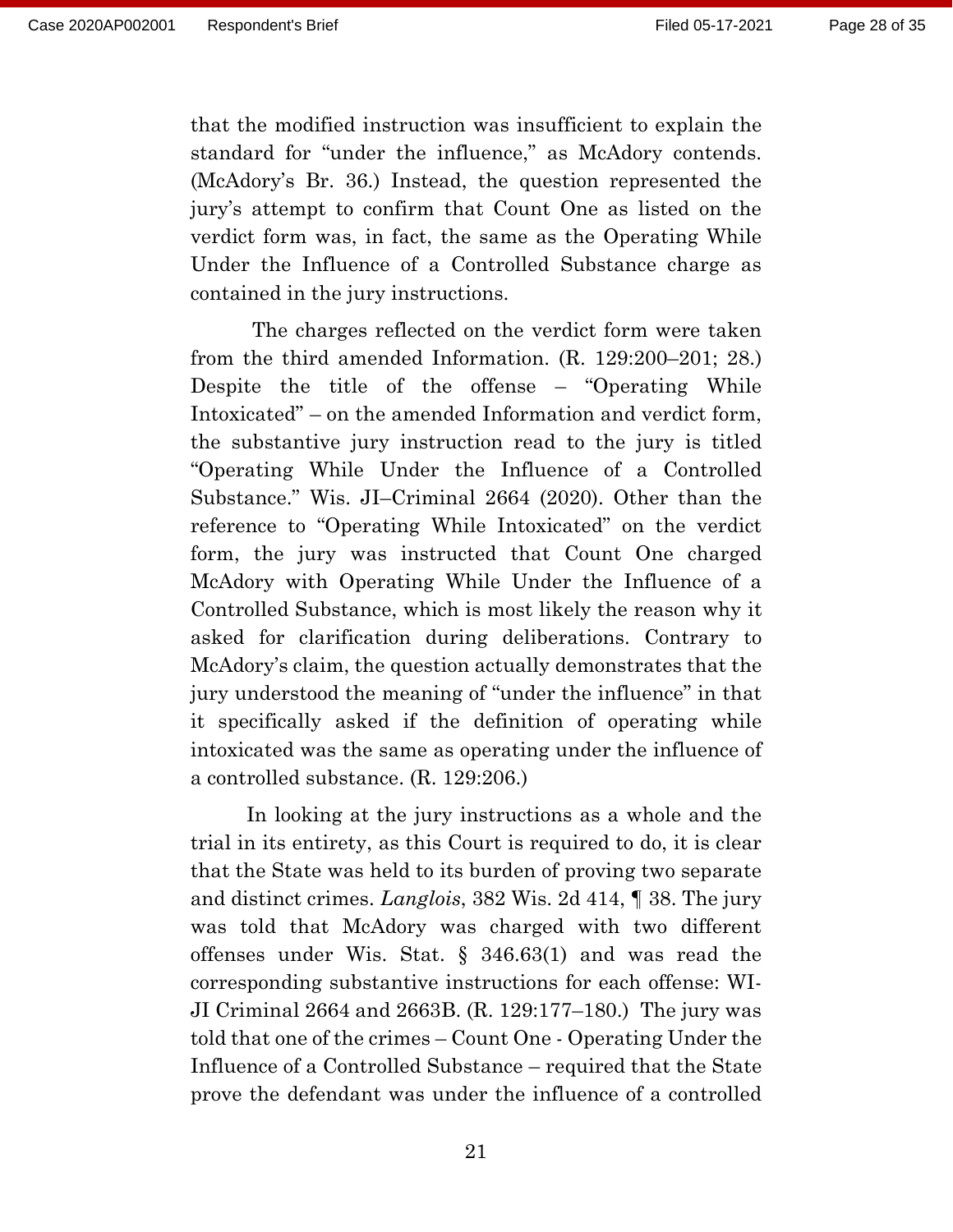substance, while the other – Count Two - Operating with a Detectible Amount of a Restricted Controlled Substance – required that the State prove that the defendant had a detectible amount of a restricted controlled substance in his blood. After being instructed on each offense, the jury was also reminded again when the judge read the verdict forms that it was to consider each charge separately and render a verdict on *each* offense. (R:129:201.)

McAdory argues that "the state and the court repeatedly confused the two OWI counts and their elements throughout the trial, referring to the operating under the influence charge as a strict liability offense that could be proven simply by the presence of a controlled substance in [his] blood." (McAdory's Br. 36.) While it does appear from a review of the record that the court (and the parties) at times conflated the Operating a Motor Vehicle While Under the Influence of a Controlled Substance charge and the Operating a Motor Vehicle While Having a Detectable Amount of a Restricted Controlled Substance in the Blood charge, the trial court still accurately conveyed the law to the jury. And the legal standard in this case has to do with the jury's understanding, not the parties', or even the judge's, understanding.

Furthermore, although the trial court's confusion about the two offenses may have led it to amend WI-JI Criminal 2664, as long as the instruction accurately conveyed the law to the jury, the trial court's internal motivation for making the amendment is irrelevant. It doesn't even matter if the amendment was made based on a misunderstanding of the law. What matters is whether the jury was accurately instructed on the applicable law; it was, so McAdory's claim fails.

The jury was fully and fairly informed of the definition of "under the influence" and did not apply WI JI-Criminal 2664 in a way that relieved the State of the burden of proving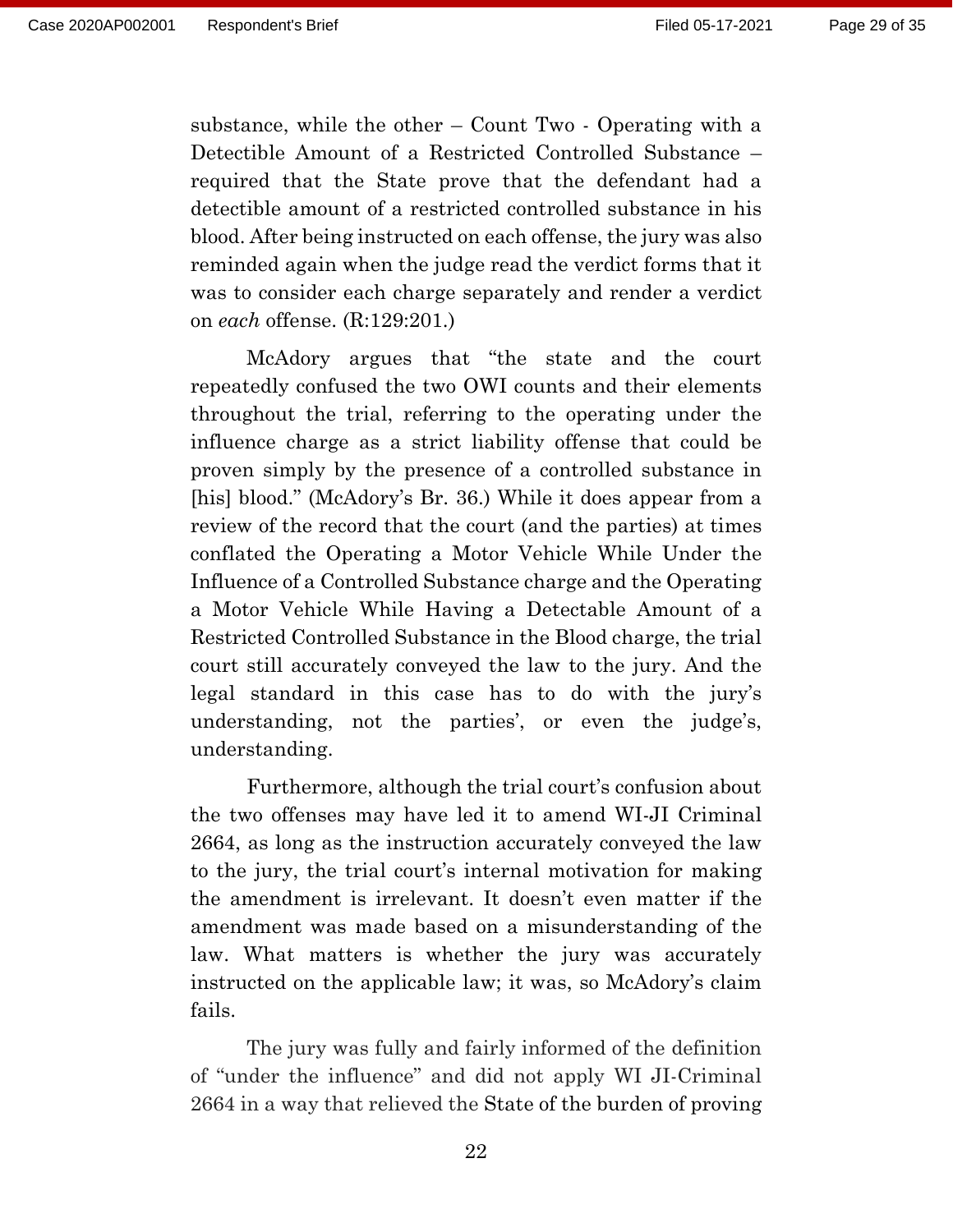every element of the Operating Under the Influence of a Controlled Substance charge beyond a reasonable doubt. The State was held to its burden to show that the defendant was under the influence of a controlled substance.

### **D. Even if the trial court erroneously instructed the jury, the error was harmless.**

It is harmless error to give an instruction that creates an unconstitutional mandatory presumption in a case where a properly instructed jury would still find the defendant guilty beyond a reasonable doubt based on the undisputed facts presented at trial. *State v. Harvey*, 2002 WI 93, ¶¶ 47–49, 254 Wis. 2d 442, 647 N.W.2d 189.

While the State does not believe that the amended version of WI-JI Criminal 2664 created an unconstitutional mandatory presumption, if this Court finds that it did, the error was harmless. Any lay person knows generally what "under the influence" means. The amended definition of "under the influence," combined with the jurors' common sense, would have led any reasonable jury to find McAdory guilty beyond a reasonable doubt after hearing and seeing the evidence presented at trial.

The facts listed in Section I are not in dispute. Despite this, McAdory claims that the jury instruction "was not harmless here, because there was no evidence that [he] was impaired by cocaine or THC, other than the fact that those substances were detected in his blood." (McAdory's Br. 34.) Again, McAdory ignores the multiple facts presented at trial that could, and did, lead a reasonable jury to determine that he was under the influence of the controlled substances he had consumed. Because even a properly instructed jury would still have found him guilty beyond a reasonable doubt based on the undisputed facts presented at trial, McAdory's argument that any error in this case was not harmless fails.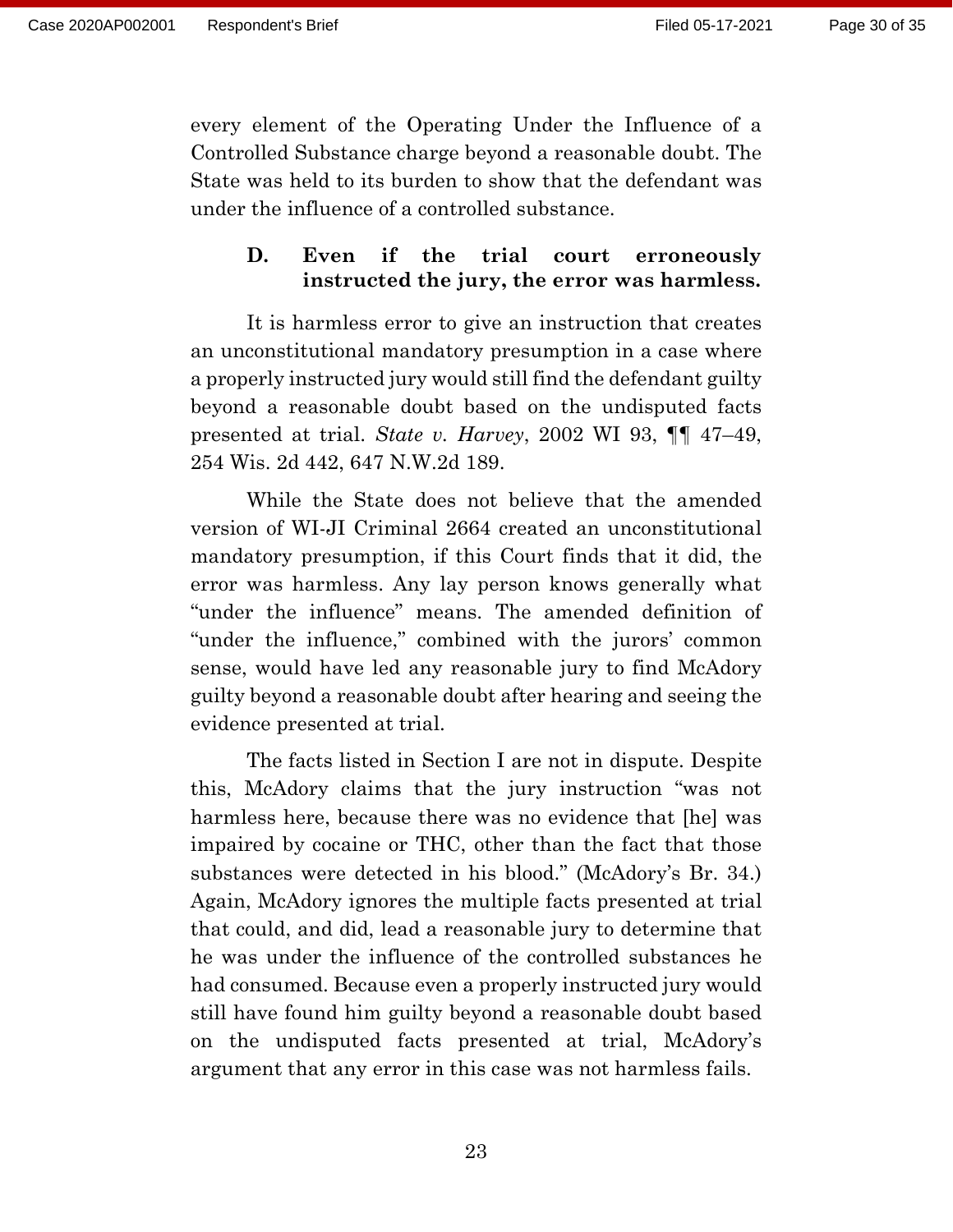**III. McAdory's conviction for Operating Under the Influence of a Controlled Substance should not be reversed in the interests of justice.**

#### **A. Standard of review and legal principles**

This Court has the discretionary authority to grant a new trial in the interests of justice, Wis. Stat. § 752.35, but this Court exercises that power only in exceptional cases. "The power to grant a new trial . . . 'is formidable, and should be exercised sparingly and with great caution.'" *State v. Sugden*, 2010 WI App 166, ¶ 37, 330 Wis. 2d 628, 795 N.W.2d 456 (citation omitted). Thus, "the discretionary reversal statute should be used only in *exceptional* cases." *State v. McKellips*, 2016 WI 51, ¶ 52, 369 Wis. 2d 437, 881 N.W.2d 258 (citations omitted).

The court of appeals is authorized to reverse a judgment and order a new trial "if it appears from the record that the real controversy has not been fully tried, or that it is probable that justice has for any reason miscarried." Wis. Stat. § 752.35. The purpose of Wis. Stat. § 752.35 is to allow the court of appeals to review an otherwise waived error in the interest of justice. *See Vollmer v. Luety*, 156 Wis. 2d 1, 17–19, 456 N.W.2d 797 (1990).

### **B. The real controversy was fully tried and McAdory is not entitled to a new trial.**

This is not one of the unique cases mandating the dramatic remedy of discretionary reversal. McAdory has failed to demonstrate that the circuit court erred in its evidentiary rulings. There is no articulated argument that justice has been miscarried, and the controversy was fully tried, leading to unanimous guilty verdicts for all charges. For these reasons, this Court should not exercise its power under Wis. Stat. § 752.35, and it should affirm McAdory's conviction.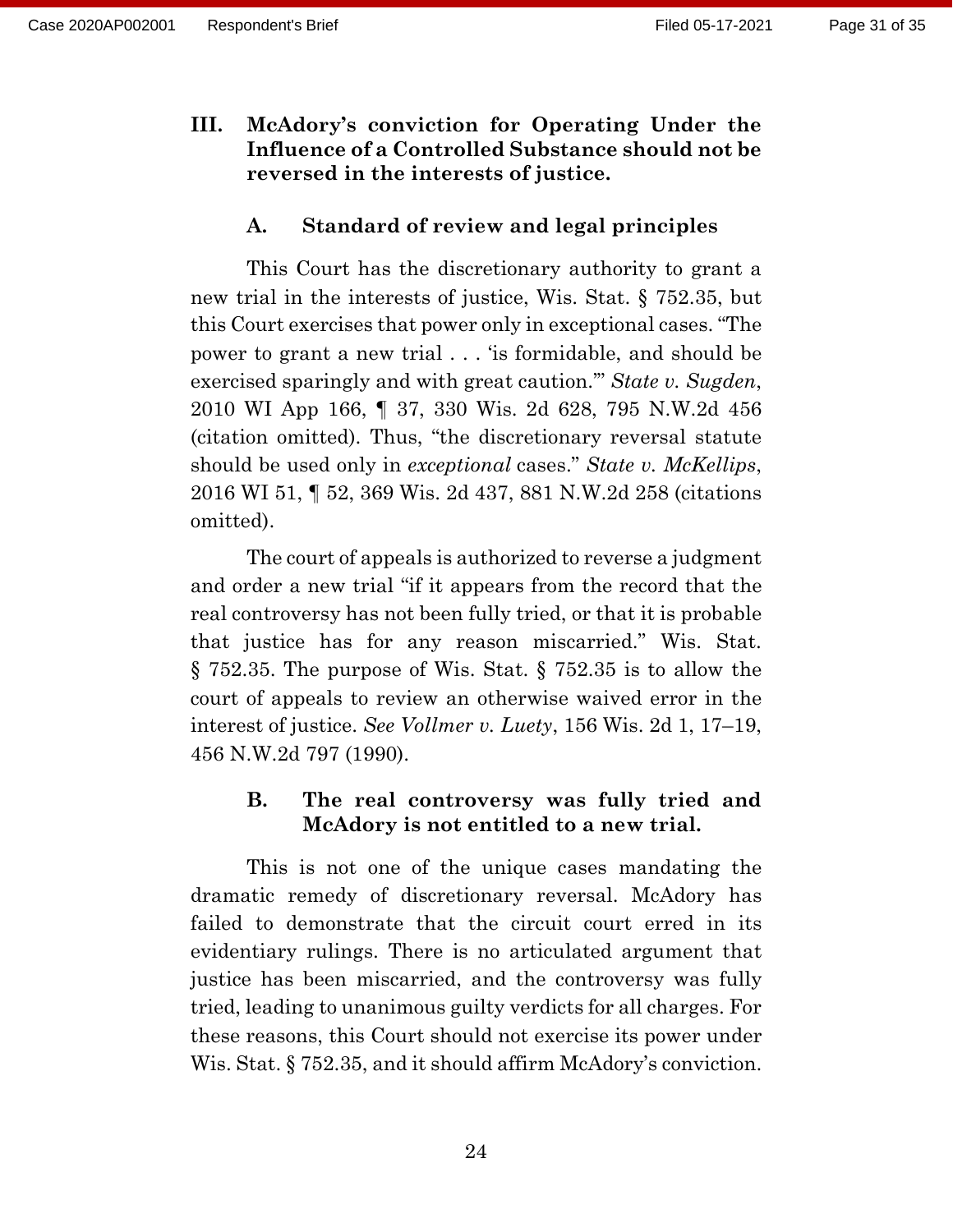McAdory insists that the real controversy – whether he was under the influence of the cocaine and THC he had consumed – was not fully tried because "both the prosecutors and the court conflated the two OWI charges . . ., treating both as strict liability offenses." (McAdory's Br. 38.) While there was clearly some confusion, this, on its own, is not enough to make this one of the "exceptional" cases in which the defendant deserves a new trial.

Confusion on the part of the judge and the parties does not automatically equate to confusion on the part of the jury. This Court must look at all the information the jury had before it, including all the evidence and all the jury instructions, and decide whether the jury had an opportunity to fully decide whether McAdory was under the influence of the cocaine and THC he consumed.

As described in Section I above, the jury heard and saw ample evidence of impairment. And as described in Section II above, the jury instructions clearly delineated two separate charges, each with its own elements. The instructions required the jury to consider each offense individually and determine if the State had met its burden of proof on both charges. The jury had to separately consider Count One and its elements and Count Two with its corresponding elements. The omission of certain language from the definition of "under the influence" in Count One did not detract from the jury's ability to understand and fully consider that charge, because jurors may use their common knowledge of the term "under the influence," which is not different from the legal definition. Moreover, the jury's question actually suggests that it did in fact understand the meaning of "under the influence," but that it was confused by the form of the verdict that was presented to it for Count One, in comparison to the substantive jury instruction.

What went on outside the hearing of the jury is of no importance to this Court's determination. What matters here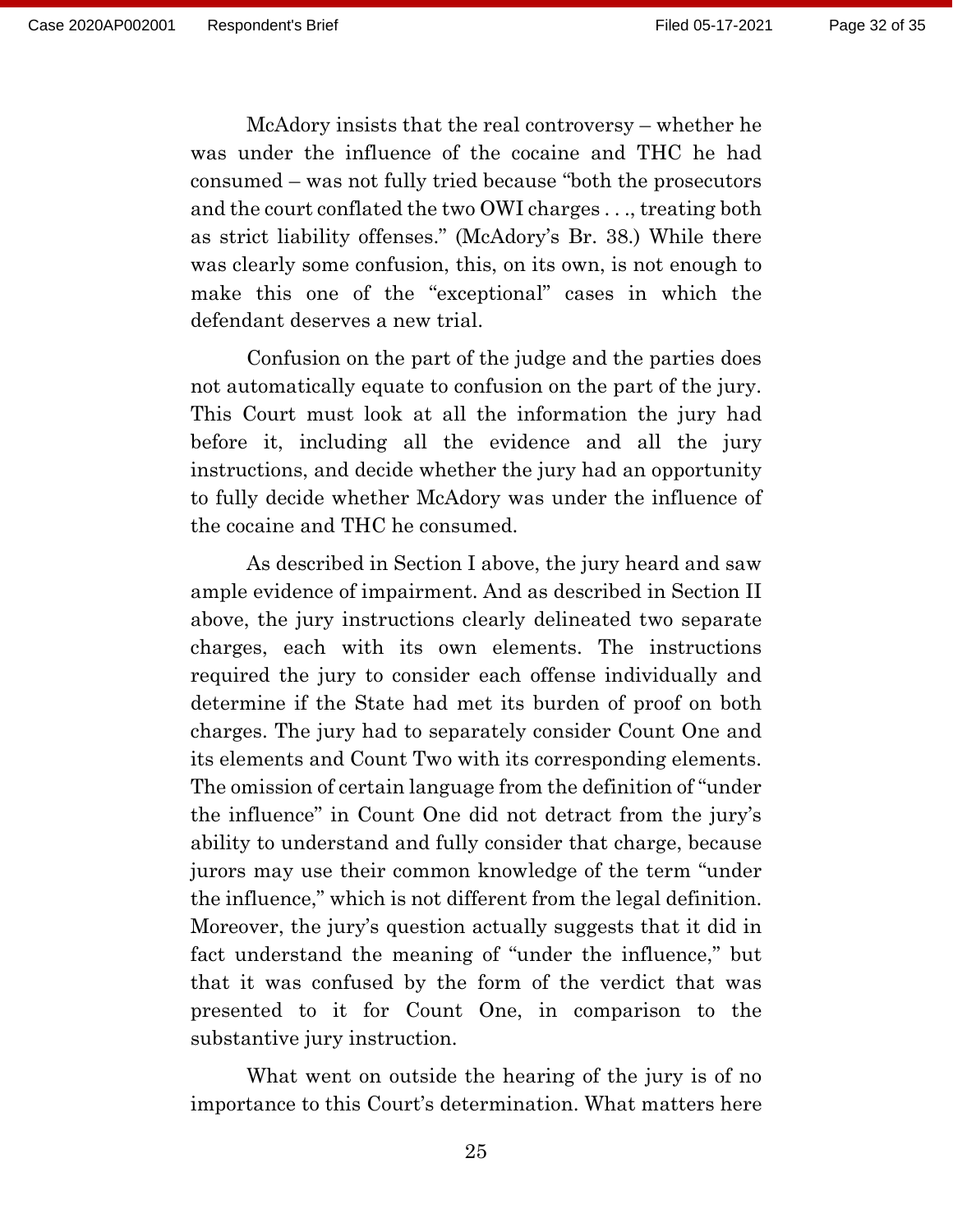is whether this jury was given sufficient facts and a reasonable opportunity to decide whether McAdory was under the influence. As described in the sections above, the jury in this case heard sufficient evidence to return a guilty verdict, and the instructions were accurate and complete enough to allow the jury to fully consider the second element of Count One: "The defendant was under the influence of (name of controlled substance) at the time the defendant drove/operated a motor vehicle." Wis. JI–Criminal 2664 (2020).

This Court may only reverse a judgment and order a new trial "if it appears from the record that the real controversy has not been fully tried, or that it is probable that justice has for any reason miscarried." Wis. Stat. § 752.35. This is not one of the "exceptional cases" in which such a request should be granted. The controversy in this case was fully tried.

#### **CONCLUSION**

For the above reasons, the State respectfully requests that this Court deny McAdory's appeal and affirm his conviction for Operating a Motor Vehicle While Under the Influence of a Controlled Substance.

Dated this 17th day of May 2021.

Respectfully submitted,

JOSHUA L. KAUL Attorney General of Wisconsin

Electronically signed by:

s/ Tara Jenswold TARA JENSWOLD Assistant Attorney General State Bar #1031912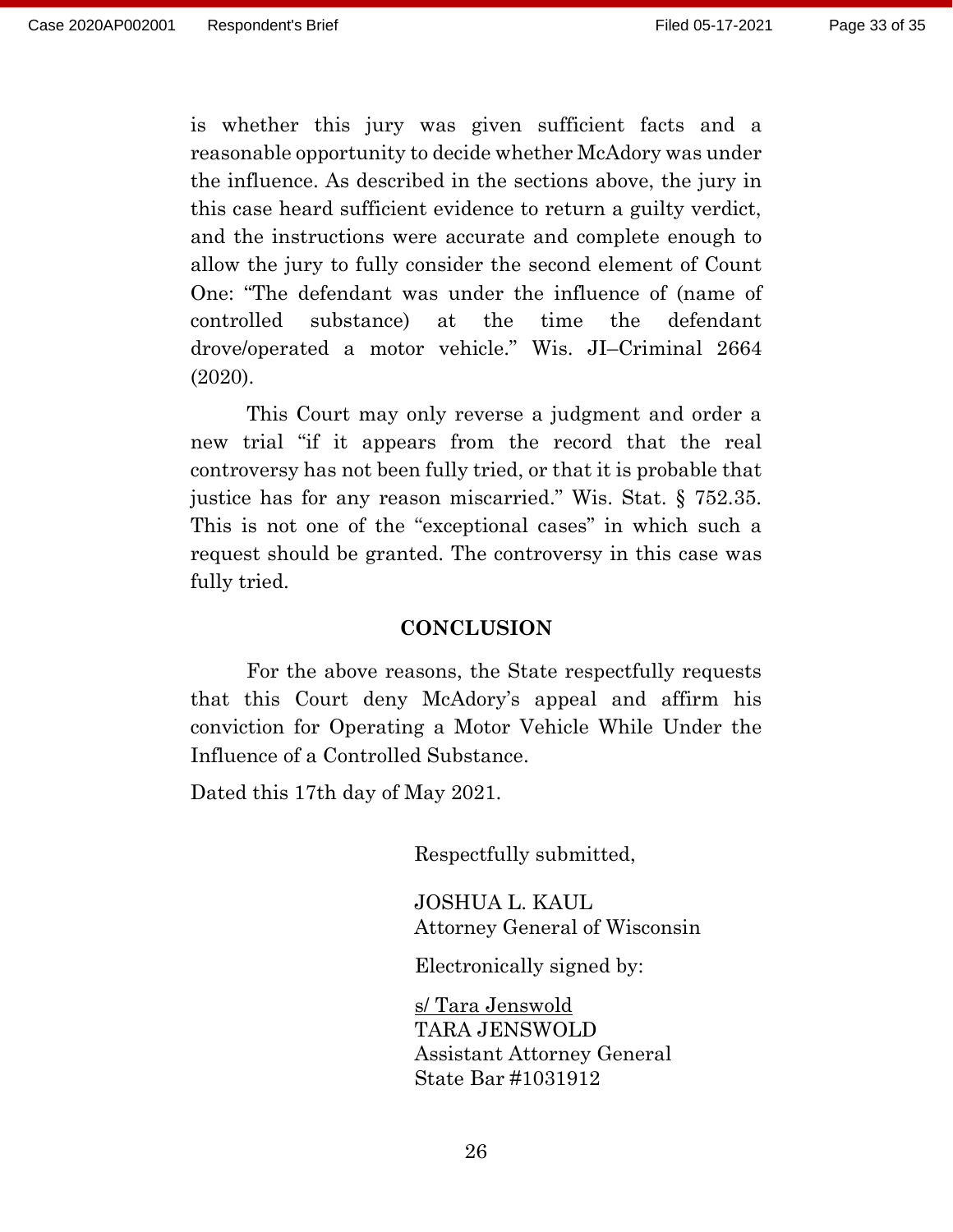s/ Emily L. Thompson EMILY L. THOMPSON Assistant Attorney General State Bar #1056423

Attorneys for Plaintiff-Respondent

Wisconsin Department of Justice Post Office Box 7857 Madison, Wisconsin 53707-7857 (608) 266-8908 (608) 266-8941 (608) 294-2907 (Fax) jenswoldtm@doj.state.wi.us thompsonel@doj.state.wi.us